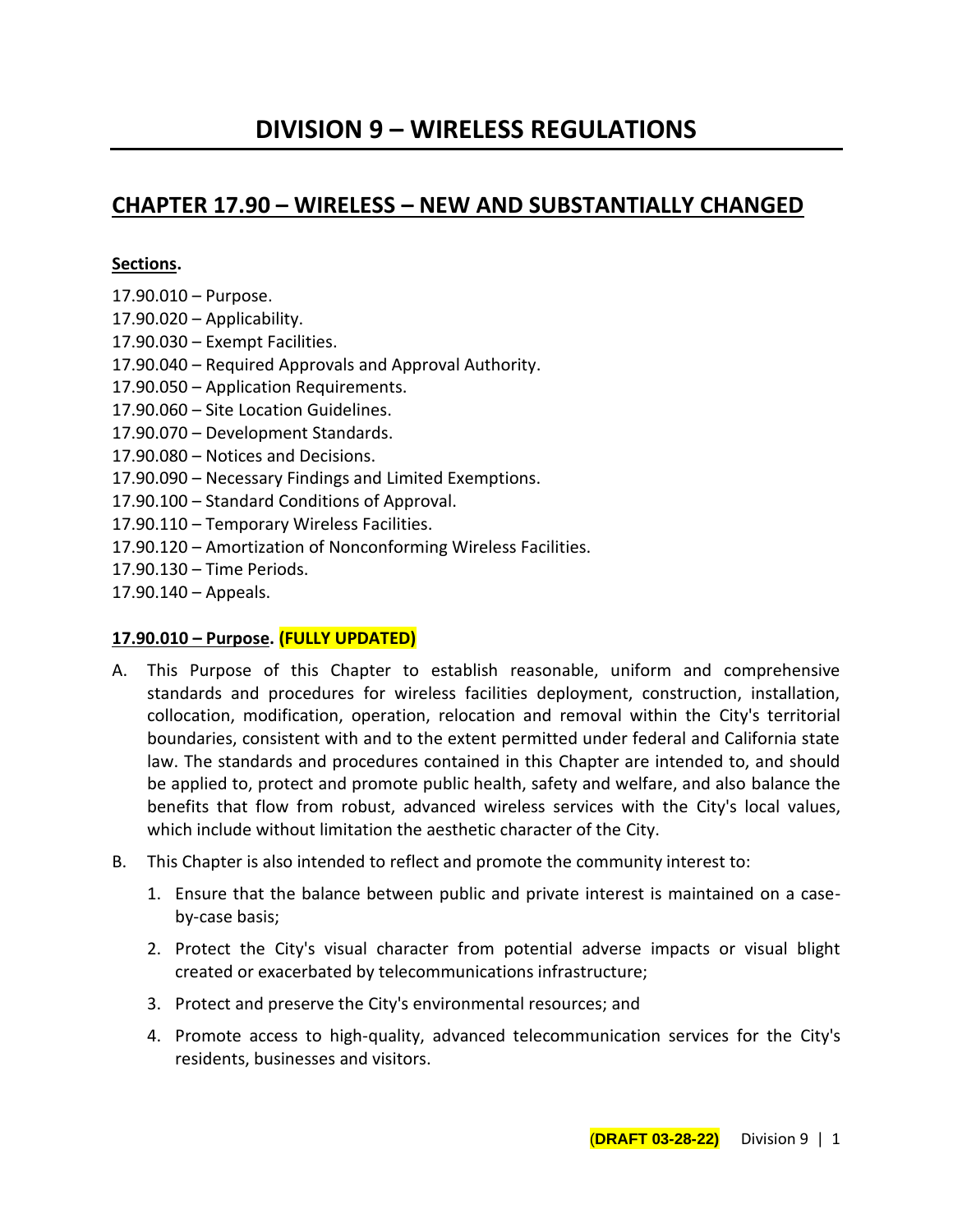- C. This Chapter is not intended to, nor shall it be interpreted or applied to:
	- 1. Prohibit or effectively prohibit any personal wireless service provider's ability to provide personal wireless services;
	- 2. Prohibit or effectively prohibit any entity's ability to provide any interstate or intrastate telecommunications service, subject to any competitively neutral and nondiscriminatory rules, regulations or other legal requirements for rights-of-way management;
	- 3. Unreasonably discriminate among providers of functionally equivalent services;
	- 4. Deny any request for authorization to place, construct or modify personal wireless service facilities on the basis of environmental effects of radio frequency emissions to the extent that such wireless facilities comply with the Federal Communications Commission's ("FCC's") regulations concerning such emissions;
	- 5. Prohibit any collocation or modification that the City may not deny under federal or California state law;
	- 6. Impose any unfair, unreasonable, discriminatory or anticompetitive fees that exceed the reasonable cost to provide the services for which the fee is charged; or
	- 7. Otherwise authorize the City to preempt any applicable Federal or State law.

## **17.90.020 – Applicability. (RENUMBERED)**

- A. **Applicable Wireless Facilities.** This Chapter applies to all existing wireless facilities within the City and all applications and requests for approval to construct, install, modify, collocate, relocate or otherwise deploy wireless facilities in the City, whether located or proposed to be located on private property or in the public right-of-way, unless exempted under Section 17.90.030 of this Chapter or governed under Chapter 17.92 (Wireless – Eligible Facilities Requests) of this Title.
- B. **Request for Approval Pursuant to Section 6409.** Any requests for approval to collocate, replace or remove transmission equipment at an existing wireless tower or base station submitted pursuant to Section 6409 of the Middle Class Tax Relief and Job Creation Act of 2012 ("Section 6409") will first be reviewed under Chapter 17.92 (Wireless – Eligible Facilities Requests) of this Title. Qualifying requests for Section 6409 approval will not be subject to this Chapter. To the extent that the applicant's request does not qualify for approval under Section 6409, the applicant may submit the same or a substantially similar application for approval under this Chapter.
- C. **Special Provisions for Small Wireless Facilities.** Notwithstanding any other provision in this Chapter, including any exemption under Section 17.90.030 of this Chapter, all small wireless facilities, as defined by the FCC in 47 C.F.R. § 1.6002(1), as may be amended or superseded, are subject to a permit, as specified in a City Council policy adopted by City Council Resolution. All small wireless facilities shall comply with the City Council's policy. If the policy is repealed, an application for a small wireless facility shall be processed pursuant to this Chapter.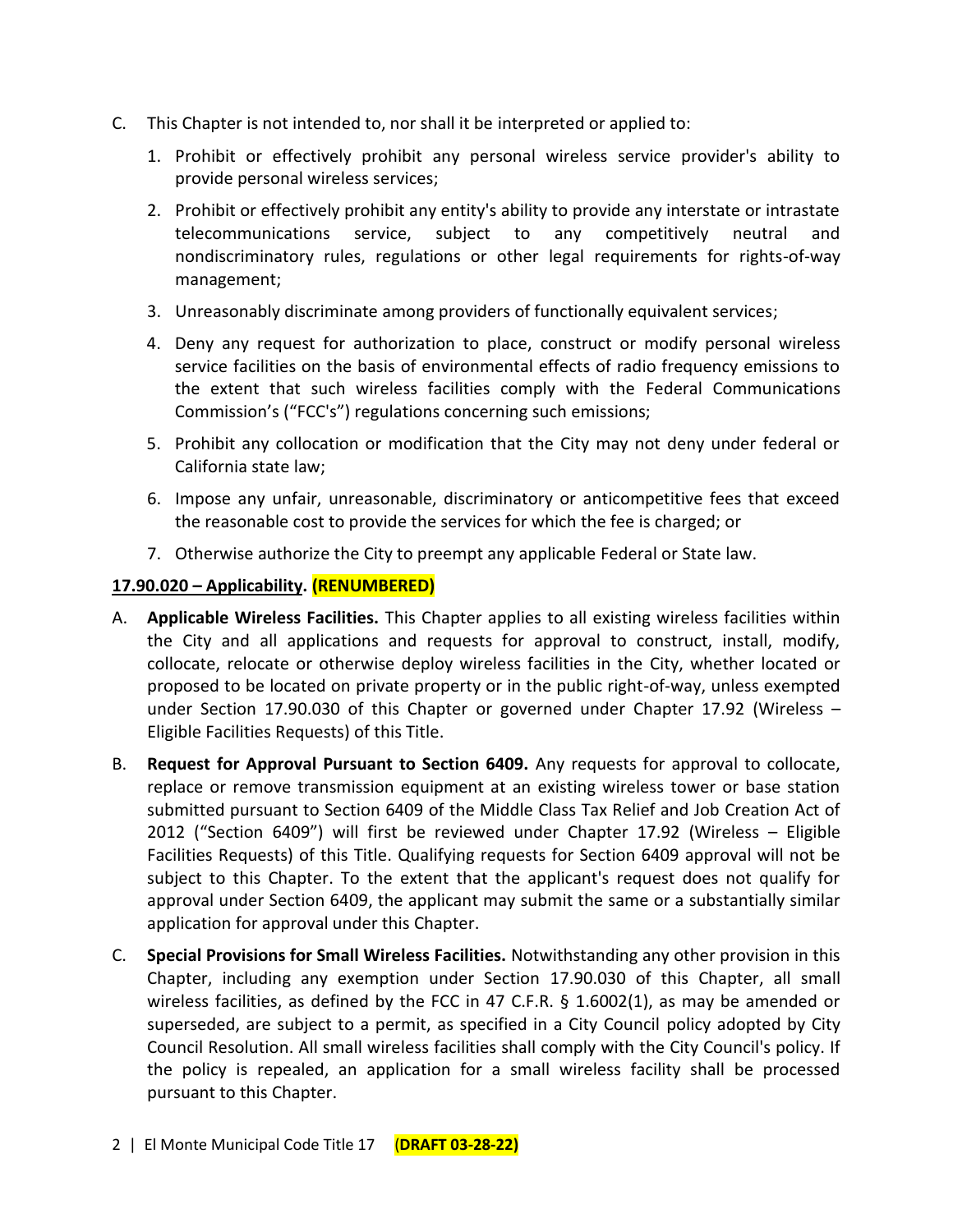## **17.90.030 – Exempt Facilities. (RENUMBERED)**

Notwithstanding the provisions in Subsection 17.90.020(A) of this Chapter, this Chapter shall not be applicable to:

- A. Wireless facilities owned and operated by the City for public purposes;
- B. Wireless facilities installed on City property located outside the public right-of-way;
- C. Wireless facilities installed on City property in the public right-of-way pursuant to a valid master license agreement with the City;
- D. Amateur radio facilities;
- E. OTARD antennas;
- F. Wireless facilities installed completely indoors and intended to extend signals for personal wireless services in a personal residence or a business (such as a femtocell or indoor distributed antenna system);
- G. Wireless facilities or equipment owned and operated by CPUC-regulated electric companies for use in connection with electrical power generation, transmission and distribution facilities subject to CPUC General Order 131-D; and
- H. Routine maintenance and repair performed on existing wireless facilities.

## **17.90.040 – Required Approvals and Approval Authority. (RENUMBERED)**

- A. **Conditional Use Permit.** A Conditional Use Permit, subject to the Planning Commission's review and approval, in accordance with the procedures and standards found in Chapter 17.123 (Conditional and Minor Use Permits) of this Title, is required for:
	- 1. All new freestanding wireless facilities;
	- 2. All new wireless facilities and collocations, revisions or other changes to existing wireless facilities that require a limited exception pursuant to Section 17.90.090 of this Chapter; and
	- 3. All new wireless facilities and collocations, revisions or other changes to existing wireless facilities not subject to an Administrative Wireless Permit.
- B. **Administrative Wireless Permit.** An Administrative Wireless Permit, subject to the Public Works Department's review and approval for facilities in the public-right-of-way and the Planning Division's review and approval for all other facilities, in accordance with the procedures and standards of this Chapter, is required for:
	- 1. All new wireless facilities and collocations, modifications or other changes to existing wireless facilities located in the public rights-of-way;
	- 2. All new stealth wireless facilities (e.g. building and towers); and
	- 3. All collocations, revisions or other changes to existing stealth facilities (e.g. on existing buildings and towers).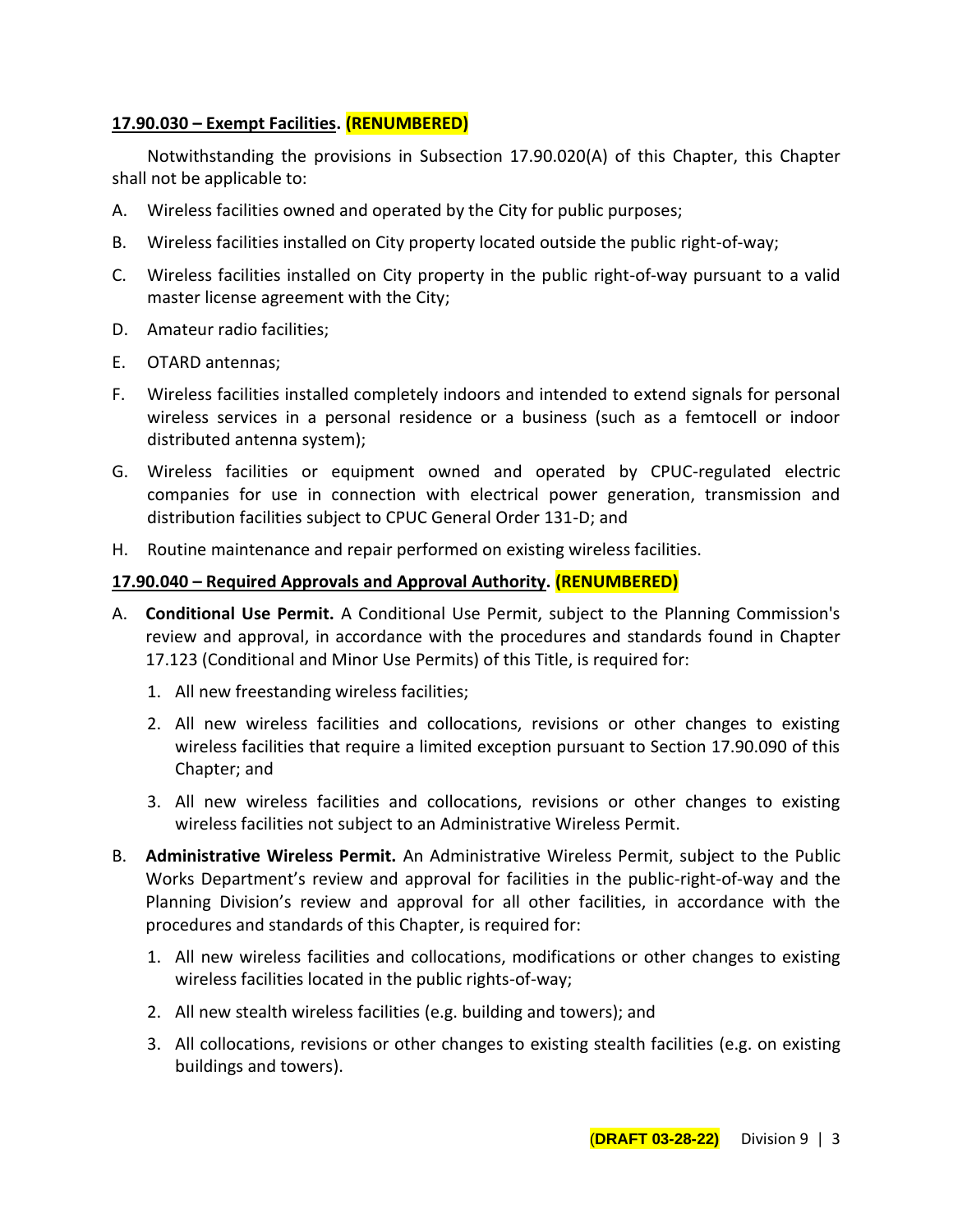- C. **Temporary Wireless Permit.** A Temporary Wireless Permit, subject to the Public Works Department's review and approval for facilities in the public-right-of-way and the Planning Division's review and approval for all other facilities, in accordance with the procedures and standards of Section 17.90.110 of this Chapter, unless deployed in connection with an emergency pursuant to Subsection 17.90.110(B) of this Chapter.
- D. **Other Permits and Regulatory Approvals.** In addition to any Conditional Use Permit, Administrative Wireless Permit, Temporary Wireless Permit or other permit or approval required under this Chapter, the applicant must obtain all other permits and regulatory approvals as may be required by any other federal, state or local government agencies. This may include, without limitation, any permits and/or regulatory approvals issued by other City Departments. Furthermore, any permit or approval granted under this Chapter, or deemed granted or deemed approved by law, shall remain subject to any and all lawful conditions and/or legal requirements associated with such other permits or regulatory approvals.

# **17.90.050 – Application Requirements. (FULLY UPDATED)**

- A. **Application Required.** The City shall not approve any request for a Conditional Use Permit, Administrative Wireless Permit or Temporary Wireless Permit except upon a duly filed application consistent with this Section and any other written rules the Community Development Director or Public Works Director may establish from time to time in any publicly-stated format.
- B. **Application Content.** All applications for a Conditional Use Permit, Administrative Wireless Permit or Temporary Wireless Permit must include all the information and materials required by the Community Development Director and Public Works Director for the application. In addition, the City Council authorizes the Community Development Director and Public Works Director to do the following:
	- 1. Develop, publish and from time-to-time update or amend permit application requirements, forms, checklists, guidelines, informational handouts and other related materials that are found necessary, appropriate or useful for processing any application governed under this Chapter; and
	- 2. Establish other reasonable rules and regulations, which may include, without limitation, regular hours for appointments with applicants, as deemed necessary or appropriate to organize, document and manage the application intake process. All such rules and regulations must be in written form and publicly stated to provide applicants with prior notice.
- C. **Procedures for a Duly Filed Application.** Any application for a Conditional Use Permit or Administrative Wireless Permit will not be considered duly filed unless submitted in accordance with the procedures in this Subsection:
	- 1. Pre-submittal conference:
		- a. Before application submittal, the applicant must schedule and attend a presubmittal conference with the Planning Division for all proposed projects subject to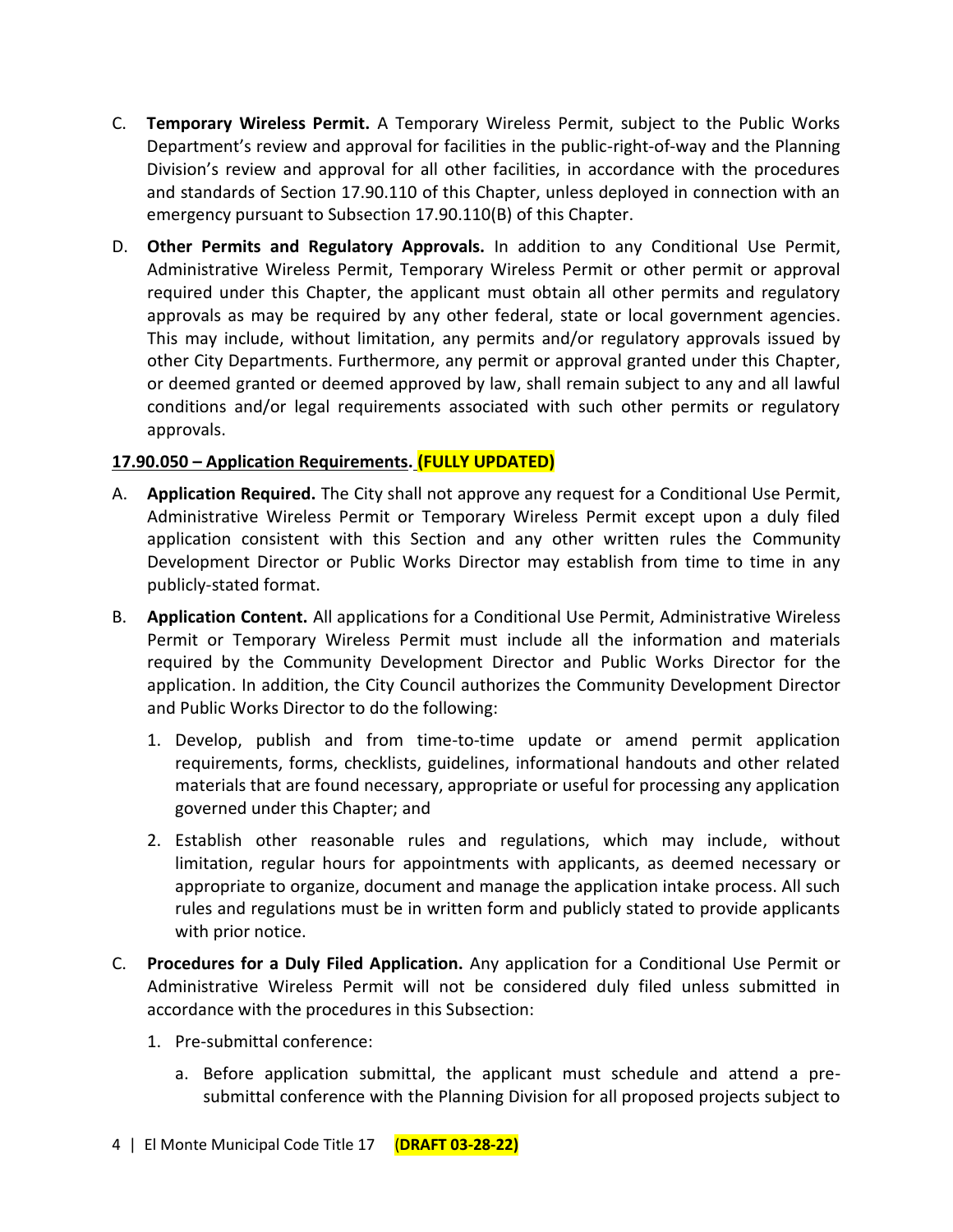a Conditional Use Permit or with the Public Works Department that involve the deployment of more than five (5) facilities in the public right-of-way. Pre-submittal conferences for all other proposed projects are strongly encouraged but not required.

- b. The pre-submittal conference is intended to streamline the review process through informal discussion that includes, without limitation, the appropriate project classification and review process, any latent issues in connection with the proposed or existing wireless tower or base station, including compliance with generally applicable rules for public health and safety; potential concealment issues or concerns (if applicable); coordination with other City Departments responsible for application review; and application completeness issues.
- c. To mitigate unnecessary delays due to application incompleteness, applicants are encouraged (but not required) to bring any draft applications or other materials so that City may provide informal feedback and guidance about whether such applications or other materials may be incomplete or unacceptable.
- d. The City shall use reasonable efforts to provide the applicant with an appointment within five (5) working days after receiving a written request and any applicable fee or deposit to reimburse the City for its reasonable costs to provide the services rendered in the pre-submittal conference.
- 2. Submittal appointment:
	- a. All applications must be submitted to the City at a pre-scheduled appointment. Applicants may submit up to five (5) applications per appointment with the Public Works Department for all facilities in the public right-of-way and the Planning Division for all other facilities.
	- b. The City shall use reasonable efforts to provide the applicant with an appointment within five (5) working days after receiving a written request and, if applicable, confirms that the applicant complied with the pre-submittal conference requirement. Any application received without an appointment, whether delivered in-person, by mail or through any other means, will not be considered duly filed unless the applicant received a written exemption from the Community Development Director or Public Works Director prior to the submittal.
- D. **Applications Deemed Withdrawn.** To promote efficient review and timely decisions, any application governed under this Chapter will be automatically deemed withdrawn by the applicant when the applicant fails to tender a substantive response to the City within 90 calendar days after the application was deemed incomplete in a written notice to the applicant. The Community Development Director or Public Works Director, at their discretion, may grant a written extension for up to an additional 30 calendar days when the applicant submits a written request prior to the 90th day that shows good cause to grant the extension. Delays due to circumstances outside the applicant's reasonable control will be considered good cause to grant the extension.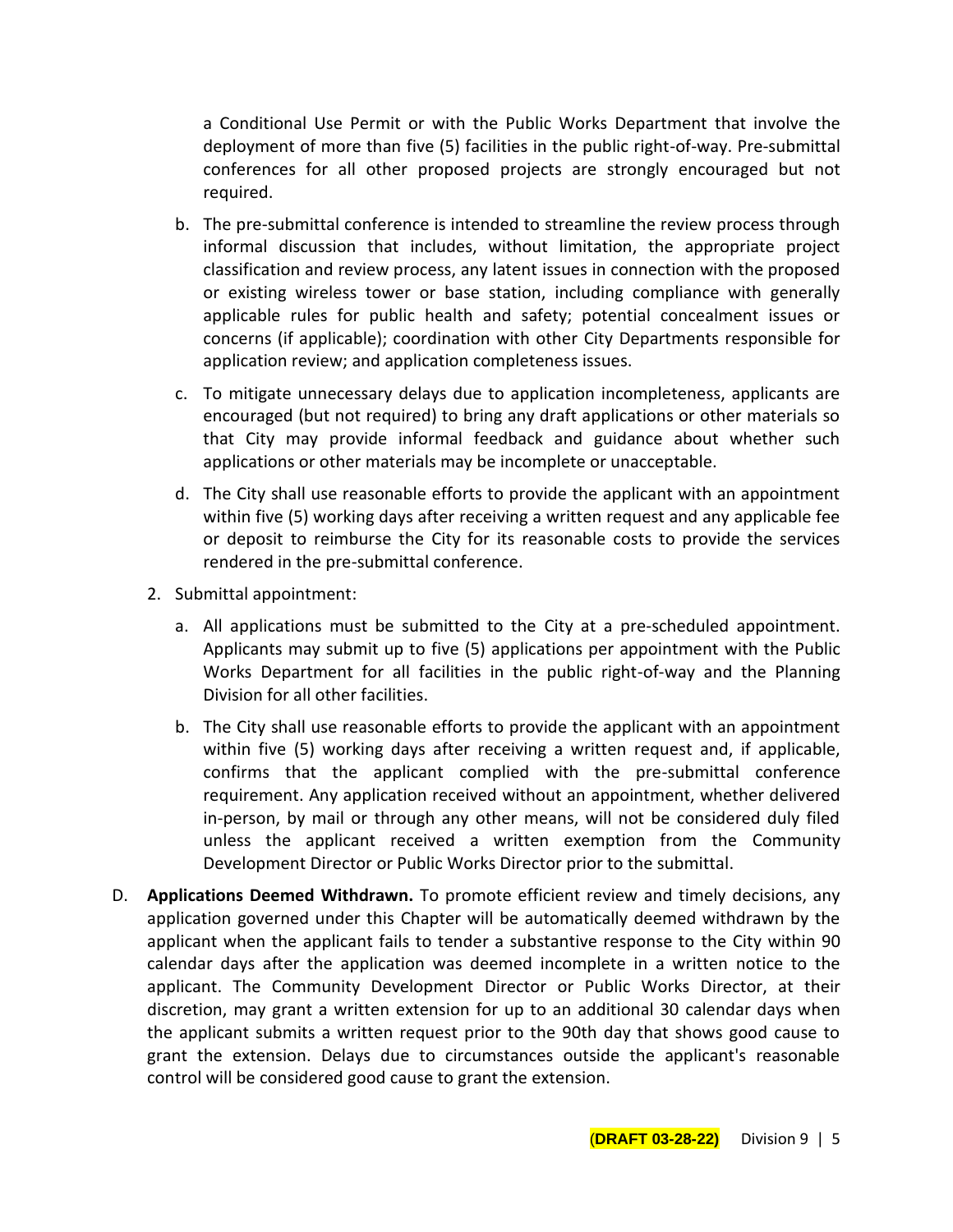#### E. **Peer and Independent Consultant Review:**

- 1. Authorization. The City Council authorizes the Community Development Director and Public Works Director to, at their discretion, select and retain an independent consultant with specialized training, experience and/or expertise in telecommunications issues in connection with any permit application.
- 2. Scope. The Community Development Director and Public Works Director may request an independent consultant review on any issue that involves specialized or expert knowledge in connection with wireless facilities deployment or permit applications for wireless facilities, which include without limitation:
	- a. Permit application completeness and/or accuracy;
	- b. Pre-construction planned compliance with applicable regulations for human exposure to RF emissions;
	- c. Post-construction actual compliance with applicable regulations for human exposure to RF emissions;
	- d. Whether and to what extent a proposed project will address a gap in the applicant's wireless services;
	- e. Whether and to what extent any technically feasible and/or potentially available alternative sites or concealment techniques may exist;
	- f. The applicability, reliability and/or sufficiency of any information, analyses or methodologies used by the applicant to reach any conclusions about any issue with the City's discretion to review; and
	- g. Any other issue identified by the Community Development Director or Public Works Director that requires expert or specialized knowledge. The Community Development Director and Public Works Director may request that the independent consultant prepare written reports, testify at public meetings, hearings and/or appeals and attend meetings with City staff and/or the applicant.
- 3. Consultant fees:
	- a. Subject to applicable law, in the event that the Community Development Director and Public Works Director elects to retain an independent consultant in connection with any permit application, the applicant shall be responsible for the reasonable costs in connection with the services provided, which may include without limitation any costs incurred by the independent consultant to attend and participate in any meetings or hearings.
	- b. If the City elects to retain an independent consultant, the City shall collect a fee prior to accepting an application for filing. The amount of the fee collected shall be in accordance with the most recently adopted City Council Resolution.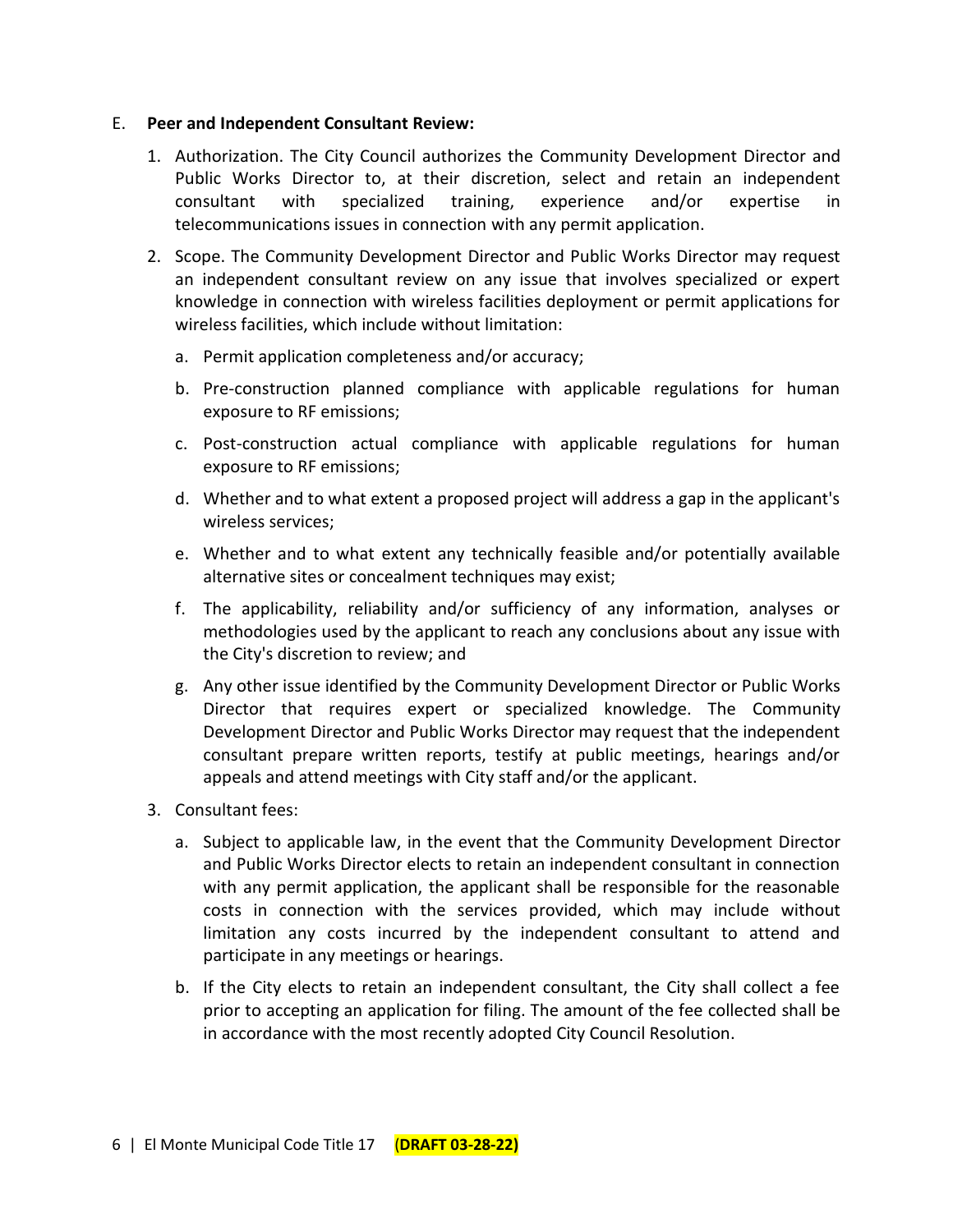## **17.90.060 – Site Location Guidelines. (RENUMBERED)**

- A. **Locations.** All applicants must, to the maximum extent feasible, propose new wireless facilities on private property or in the public rights-of-way in locations according to the following preferences, ordered from most preferred to least preferred:
	- 1. City-owned property or structures located outside the public rights-of-way;
	- 2. City-owned property or structures located in the public rights-of-way;
	- 3. Manufacturing zoning districts;
	- 4. Commercial zoning districts;
	- 5. Multiuse zoning districts;
	- 6. Public and quazi-public zoning districts; and
	- 7. Residential zoning districts or uses.
- B. **Preferred Support Structures.** In addition to the preferred locations described in Subsection 17.90.060(A) above, the City also expresses its preference for installations on certain support structures (which include support structures on private property or in the public rights-of-way). The City will take into account whether any more preferred support structures are technically feasible and potentially available. The City's preferred support structures are as follows, ordered from most preferred to least preferred:
	- 1. Collocations with existing building or other support structure-mounted wireless facilities;
	- 2. Collocations with existing wireless facilities on electric transmission towers;
	- 3. Collocations with existing freestanding wireless facilities;
	- 4. New installations on existing buildings or other support structures;
	- 5. New installations on existing electric transmission towers; and
	- 6. New freestanding wireless facilities.

# **17.90.070 – Development Standards. (RENUMBERED)**

- A. **Generally Applicable Development Standards.** All new wireless facilities and collocations, modifications or other changes to existing wireless facilities not covered under Section 6409 must conform to the applicable development standards in this Section:
	- 1. Concealment. Wireless facilities must incorporate concealment elements, measures and techniques that blend the equipment and other improvements into the natural and/or built environment in a manner consistent and/or compatible with the uses germane to the underlying zoning district and existing in the immediate vicinity. As an illustration and not a limitation, a wireless facility designed to mimic a native tree species or a rock outcrop may be appropriate in an open space or hillside location where other natural elements exist to provide effective camouflaging and/or concealment.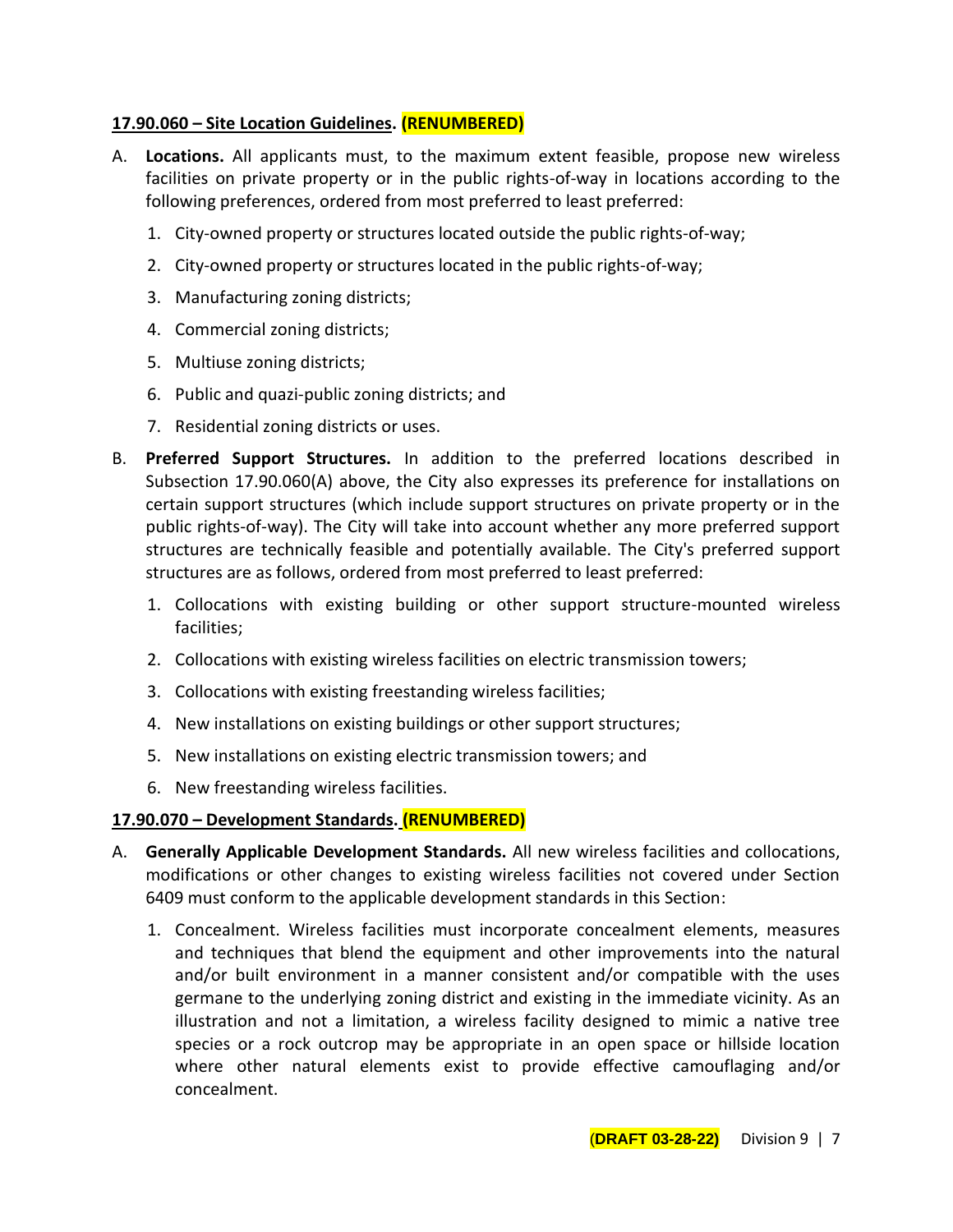2. Noise. Wireless facilities and all accessory equipment and transmission equipment must comply with all applicable noise control standards and regulations in Chapter 8.36 (Noise Control) of the El Monte Municipal Code (EMMC), and shall not exceed, either individually or cumulatively, the applicable ambient noise limit in the subject zoning district.

The City may require the applicant to incorporate appropriate noise-baffling materials and/or strategies whenever necessary to avoid any ambient noise from equipment (such as backup power generators) reasonably likely to exceed the applicable limit. In the event a duly authorized federal, state, county or City official declares an emergency within a region that includes the City in whole or in part, backup power generators may exceed the applicable noise control standards and regulations to the extent reasonably necessary to operate the facility until the declared emergency is lifted or power is restored to the affected facility.

- 3. Landscaping. All wireless facilities must include landscape features and a landscape plan when proposed to be placed in a landscaped area. The landscape plan must include existing vegetation, and vegetation proposed to be removed or trimmed, and the landscape plan must identify proposed landscaping by species type, size and location. Landscape maintenance must be performed in accordance with Chapter 17.72 (Landscaping Requirements) of this Title. The City may require additional landscape features to screen the wireless facility from public view, avoid or mitigate potential adverse impacts on adjacent properties or otherwise enhance the concealment required under this Chapter.
- 4. Site security measures. Wireless facilities may incorporate reasonable and appropriate site security measures, such as fences, walls and anti-climbing devices, to prevent unauthorized access, theft or vandalism. Site security measures must be designed to enhance concealment to the maximum extent possible, such as installing equipment within an enclosure designed to mimic a trash-can corral rather than within a chain link fence. The City may require additional concealment elements as deemed necessary to blend the security measures and other improvements into the natural and/or built environment. The use of barbed wire, razor ribbon, electrified fences or any similar security measures shall be prohibited.
- 5. Backup power sources. The City may approve permanent backup power sources and/or generators on a case-by-case basis. The City strongly disfavors backup power sources installed on the ground or mounted on poles within the public rights-of-way. In no event shall any diesel generator or other similar noise or noxious generated by used within 250 feet of any residentially zoned property; provided, however, the City may approve sockets or other connections used for temporary backup generators.
- 6. Lighting. Wireless facilities may not include exterior lights other than: (a) as may be required under Federal Aviation Administration, FCC or other applicable governmental regulations; and (b) timed or motion-sensitive lights for security and/or worker safety. All exterior lights permitted or required to be installed must be installed in locations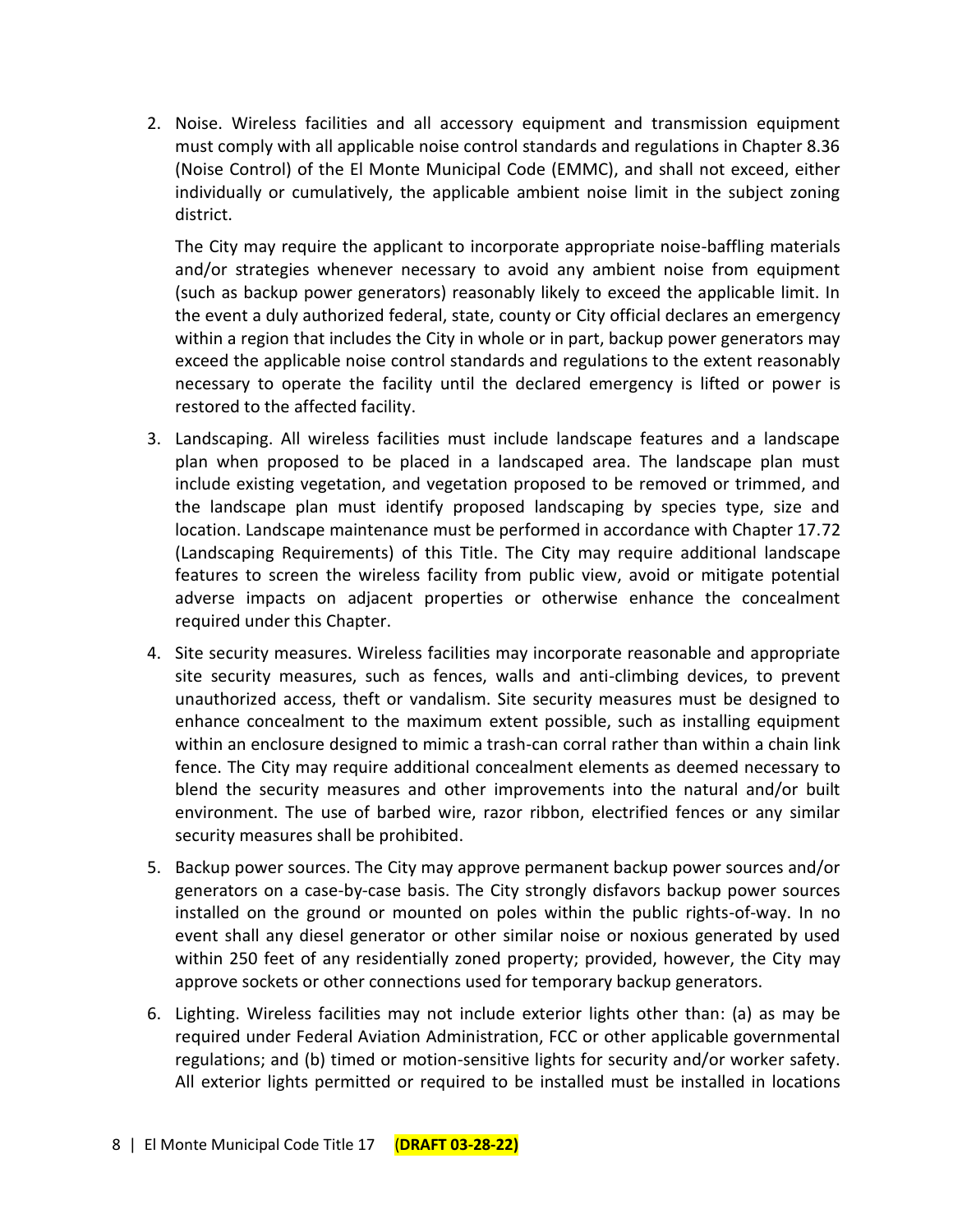and within enclosures that mitigate illumination impacts on other properties to the maximum extent feasible.

- 7. Signage; Advertisements. All wireless facilities must include signage that accurately identifies the equipment owner/operator, the owner/operator's site name or identification number and a toll-free number to the owner/operator's network operations center. Wireless facilities may not bear any other signage or advertisements unless expressly approved by the City, required by law or recommended under FCC or other United States governmental agencies for compliance with radiofrequency (RF) emissions regulations.
- 8. Future collocations and equipment. To the maximum extent feasible and aesthetically desirable, all new wireless facilities should be designed and sited in a manner that accommodates potential future collocations and equipment installations that can be integrated into the proposed wireless facility or its associated structures with no or negligible visual changes to the outward appearance.
- 9. Utilities. All cables and connectors for telephone, primary electric and other similar utilities must be routed underground to the maximum extent feasible in conduits large enough to accommodate future collocated wireless facilities. Meters, panels, disconnect switches and other associated improvements must be placed in inconspicuous locations to the extent possible.

The City shall not approve new overhead utility lines or service drops merely because compliance with the undergrounding requirements would increase the project cost; provided, however, that the Community Development Director or Public Works Director may waive this requirement to the extent the approval of new overhead lines or service drops would amount to a de minimis visual change. Microwave or other wireless backhaul is discouraged when it would involve a separate and unconcealed antenna (i.e. the City strong prefers the undergrounding of wirelines in lieu of wireless backhauls).

- 10. Parking and access. Any equipment or improvements constructed or installed in connection with any wireless facilities must not reduce any parking spaces below the minimum requirement for the subject property. Whenever feasible, wireless facilities should use existing parking and access rather than construct new parking or access improvements. Any new parking or access improvements should be the minimum size necessary to reasonably accommodate the proposed use.
- 11. Compliance with laws. All wireless facilities must be designed and sited in compliance with all applicable federal, state and local laws, regulations, rules, restrictions and conditions. This includes, without limitation, the California Building Standards Code, General Plan, EMMC and any applicable Specific Plan and any conditions or restrictions in any permit or other governmental approval issued by any public agency with jurisdiction over the facility.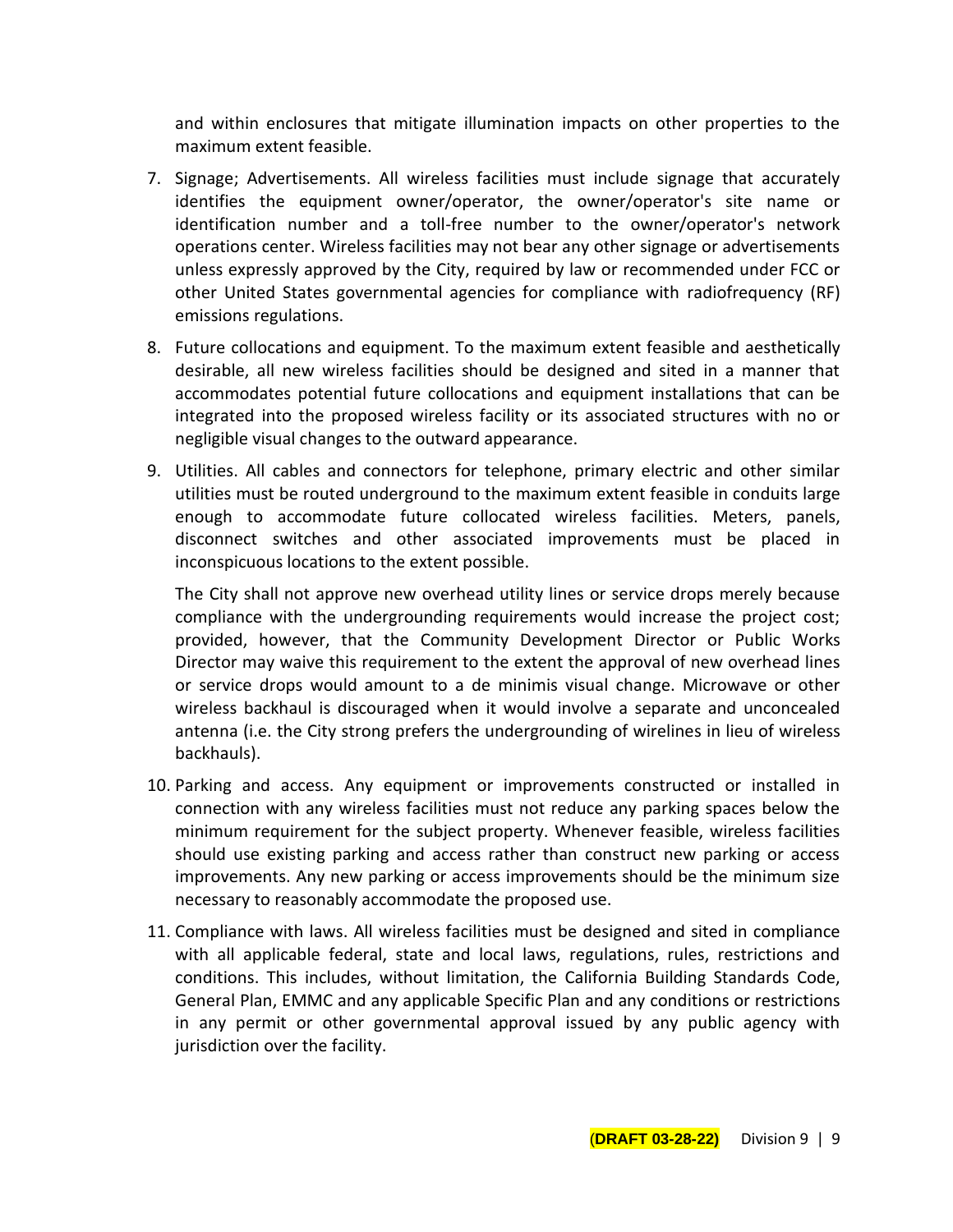- B. **Freestanding Wireless Facilities.** In addition to the requirements in Subsection (A) on the previous pages, all new freestanding wireless facilities and collocations, revisions or other changes to existing freestanding wireless facilities not covered under Section 6409 shall conform to the following:
	- 1. Height. Freestanding facilities shall not exceed the applicable height limit established for the subject zoning district or overlay zone.
	- 2. Setbacks. Wireless facilities shall not encroach into any applicable setback for structures in the subject zoning district.
	- 3. Tower-mounted equipment. All tower-mounted equipment shall be mounted to the vertical support structure as close as possible to reduce its overall visual profile. Applicants must mount non-antenna, tower-mounted equipment (including, but not limited to, remote radio units/heads, surge suppressors and utility demarcation boxes) directly behind the antennas to the maximum extent feasible. All tower-mounted equipment, cables and hardware must be painted with flat colors subject to approval by the Planning Commission or Planning Division.
	- 4. Ground-mounted equipment; shelters. All ground-mounted equipment shall be concealed underground or within an existing or new structure, opaque fences or other enclosures subject to approval by the Planning Commission or Planning Division. The Planning Division may require additional concealment elements as deemed necessary to blend the ground-mounted equipment and other improvements into the natural and/or built environment.
- C. **Building-Mounted Wireless Facilities.** In addition to the requirements in Subsection (A) on the previous pages, all new building-mounted wireless facilities and collocations, modifications or other changes to existing building-mounted wireless facilities not covered under Section 6409 must conform to the following:
	- 1. Height. Building-mounted wireless facilities shall not exceed the applicable height limit established for the subject zoning district or overlay zone, except as permitted in Section 17.60.030 (General Development Standards – Height Exceptions and Restrictions) of this Title.
	- 2. Setbacks. Wireless facilities shall not encroach into any applicable setback for structures in the subject zoning district, except as permitted in Section 17.60.130 (General Development Standards – Yard Encroachments) of this Title.
	- 3. Preferred concealment techniques. All applicants should, to the maximum extent feasible, propose new non-tower wireless facilities that are completely concealed and architecturally integrated into the existing facade or rooftop features with no visible impacts from any publicly accessible areas at ground level (examples include, but are not limited to, antennas behind existing parapet walls or facades replaced with RFtransparent material and finished to mimic the replaced materials).

Alternatively, when integration with existing building features is not feasible, the applicant should propose completely concealed new structures or appurtenances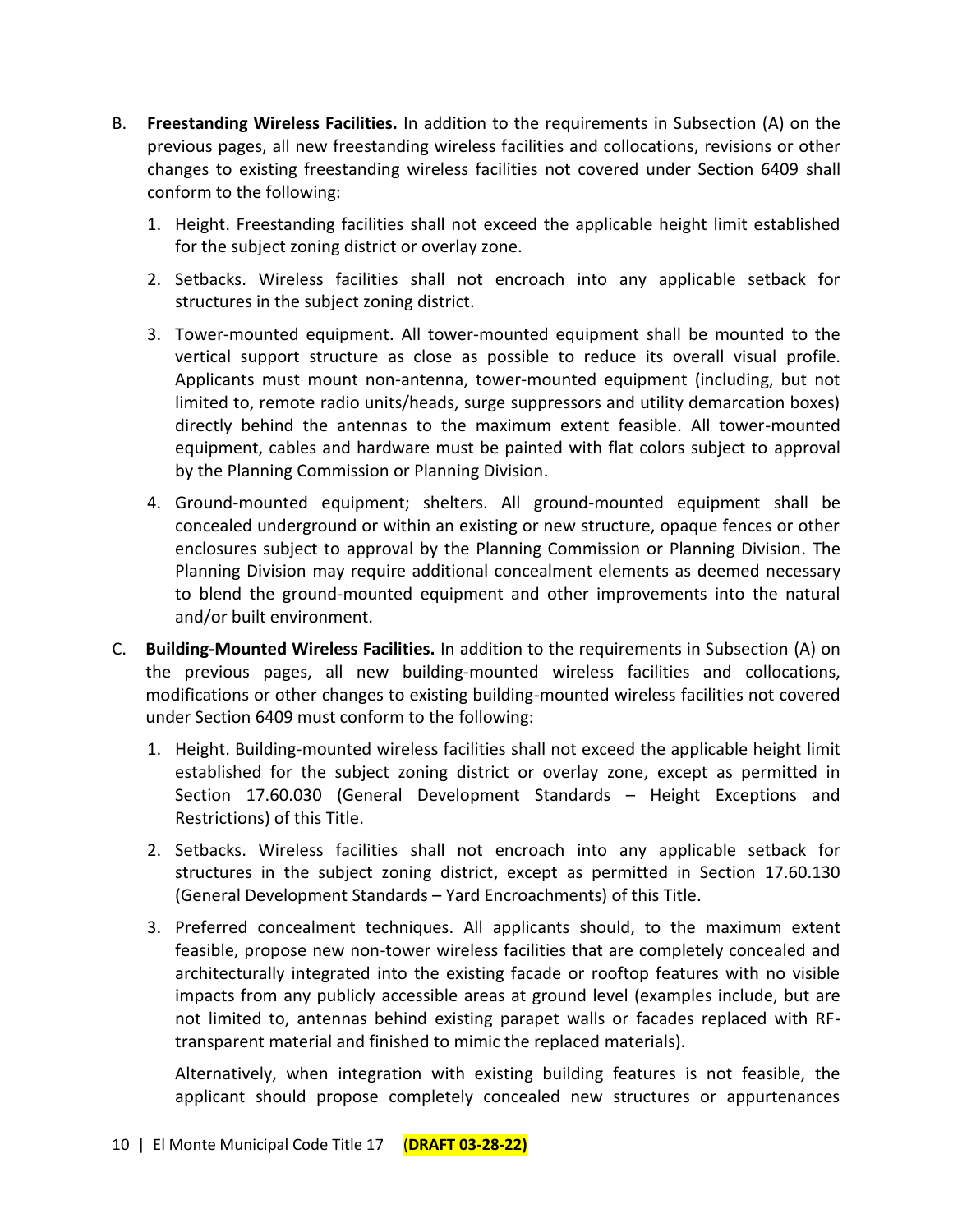designed to mimic the support structure's original architecture and proportions (examples include, but are not limited to, cupolas, steeples, chimneys and water tanks). Facilities must be located behind existing parapet walls or other existing screening elements to the maximum extent feasible.

4. Façade-mounted equipment. When wireless facilities cannot be placed behind existing parapet walls or other existing screening elements, the Planning Division may approve facade-mounted equipment in accordance with this Section. All facade-mounted equipment must be concealed behind screen walls and mounted as flush to the facade as practicable. The Planning Division may not approve "pop-out" screen boxes unless the design is architecturally consistent with the original building or support structure.

The Planning Division shall not approve any exposed facade-mounted antennas, including but not limited to, exposed antennas painted to match the facade. To the maximum extent feasible, facade-mounted equipment must be installed on the facade(s) along the building frontage that is the least prominent or publicly visible.

- 5. Rooftop-mounted equipment. All rooftop-mounted equipment must be screened from public view with concealment measures that match the underlying structure in proportion, quality, architectural style and finish. The Planning Division may approve unscreened rooftop equipment only when it expressly finds that such equipment is effectively concealed due to its low height and/or setback from the roofline.
- 6. Ground-mounted equipment; shelters. All ground-mounted equipment must be concealed underground or within an existing or new structure, opaque fences, building interior equipment room, or other enclosures subject to approval by the Planning Division. The City may require additional concealment elements as deemed necessary to blend the ground-mounted equipment and other improvements into the natural and/or built environment.
- D. **Right-of-way Wireless Facilities.** In addition to the applicable requirements in Subsection 17.90.070(A) of this Chapter, all new right-of-way wireless facilities and collocations, modifications or other changes to existing right-of-way wireless facilities not covered under Section 6409 must conform to the following:
	- 1. Concealment. All wireless facilities in the right-of-way must be concealed to the maximum extent feasible with design elements and techniques that mimic or blend with the underlying support structure, surrounding environment and adjacent uses. In addition, wireless facilities in the rights-of-way may not unreasonably subject the public use, for any purpose including expressive or aesthetic purposes, to inconvenience, discomfort, trouble, annoy, hinder, impede or obstruct.
	- 2. Overall height. Wireless facilities in the public rights-of-way may not exceed either of the following:
		- a. The minimum separation from supply lines required by the California Public Utilities Corporation (CPUC) General Order 95, as may be amended or superseded, plus four (4) feet; and/or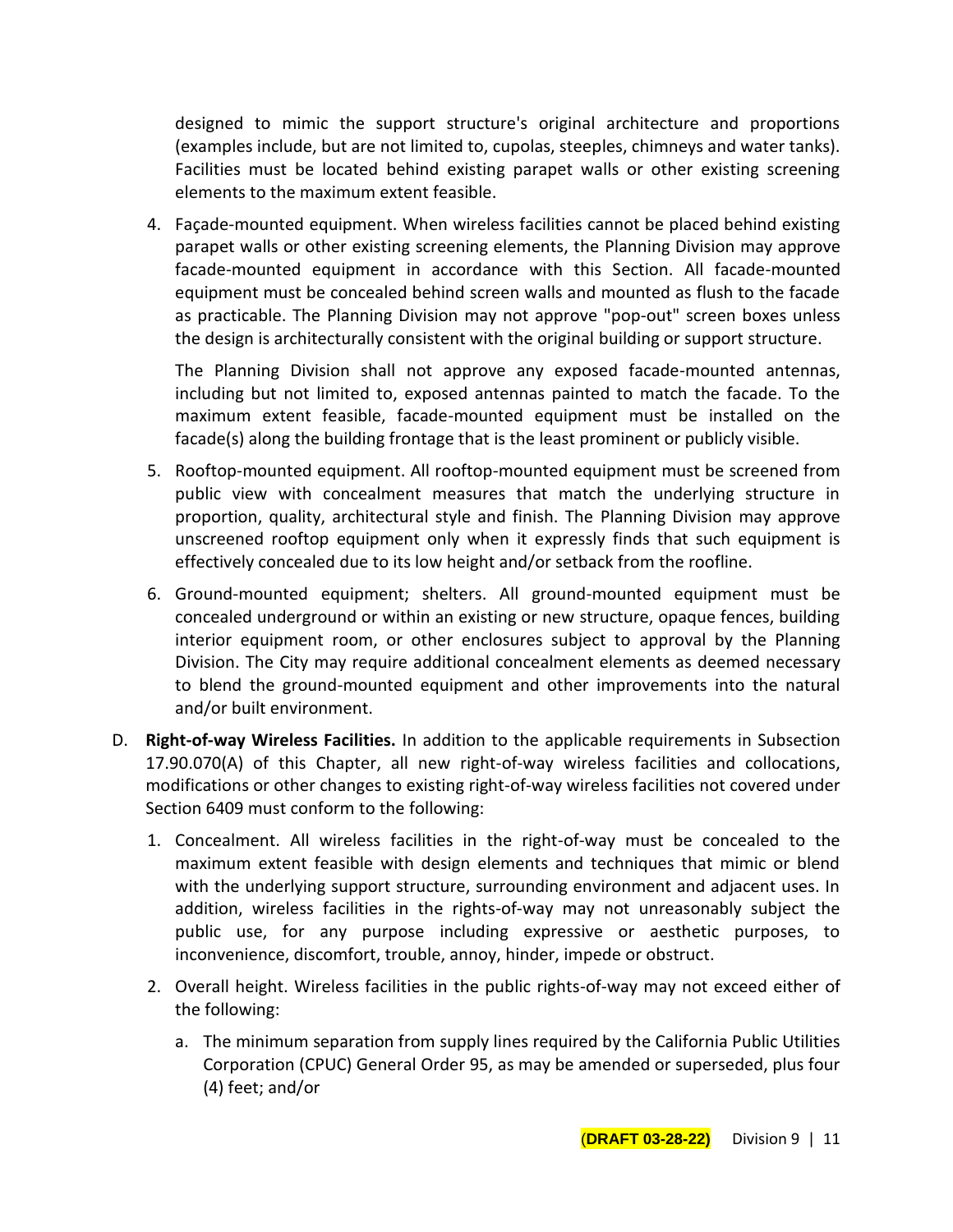- b. Four (4) feet above the height of the existing support structure. To the extent that in the Public Works Director's discretion the four (4) foot height allowance would cause the applicant's wireless facility to be materially incompatible with the overall height or appearance of the surrounding support structures in the public right-ofway, the Public Works Director may require the applicant to propose an alternative design (such as mounting the antenna(s) on the side of the pole) or location to the maximum extent technically feasible.
- 3. Existing support structures. All wireless facilities in the public right-of-way must be installed on existing above-ground structures (such as light standards or utility poles) whenever possible. The Public Works Director shall not approve any wireless facility proposed to be installed on a traffic control pole unless the Public Works Director finds, in his or her sole discretion, that the traffic control pole has sufficient capacity to support the wireless facility.
- 4. Replacement support structures. Existing above-ground structures may be replaced with structurally hardened, fitted or reinforced support structures so long as the replacement structure is, in the Public Works Director's discretion, substantially similar to the existing structure to be replaced.
- 5. New support structures. The Public Works Director shall not approve any new, nonreplacement support structures unless:
	- a. The applicant demonstrates that above-ground support structures within the intended service area either do not exist or are not potentially available to the applicant; or
	- b. The Public Works Director specifically finds that a new, non-replacement support structure would be more aesthetically desirable and consistent with the objectives in this Chapter than installations on existing structures near the project site. The City shall have the discretion to require that any new support structure must be a streetlight that conforms to the City's streetlight standards and specifications, which the City shall maintain for street illumination and public safety purposes.
- 6. Undergrounded equipment. To conceal the equipment to the maximum degree feasible, applicants must install all equipment (other than the antenna and any electric meter) underground in any area in which the existing utilities are primarily located underground. In all other areas, applicants shall install all equipment (other than the antenna and any electric meter) underground when the Public Works Director finds that the above-ground equipment would unreasonably interfere with the public's ability to use the right-of-way for uses that include without limitation travel, social, expressive and/or aesthetic uses.

When making a determination on whether to require undergrounded equipment, the Public Works Director shall take into account the presence of existing above-ground utilities. Mere additional expense to install and maintain an underground equipment enclosure does not exempt an applicant from this requirement. If an applicant proposes to install a facility in an area in which the existing utilities are primarily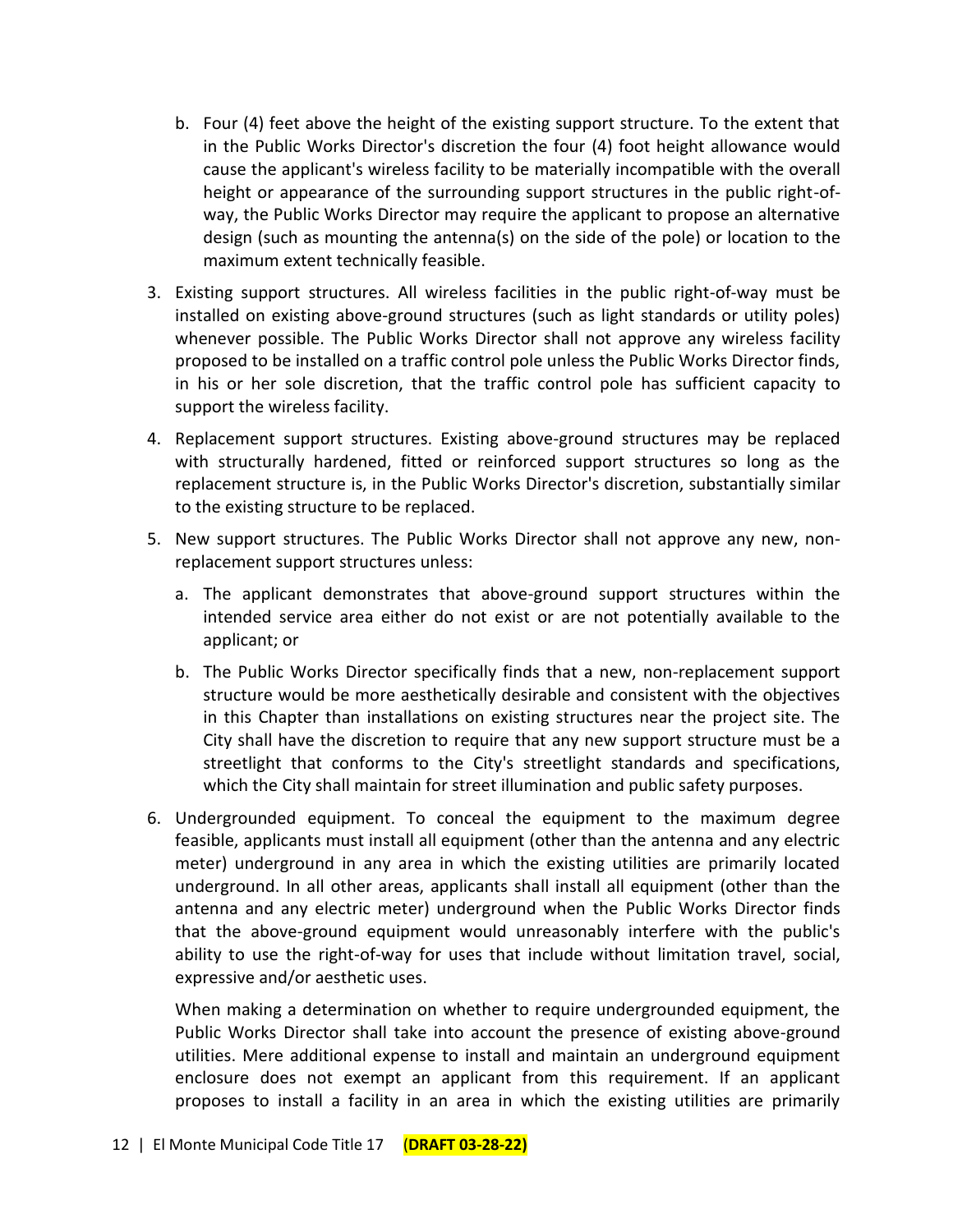located underground, the Public Works Director shall have the discretion, consistent with Subsections 17.90.070(D)(3) through (D)(5) on the previous pages, to require that the applicant install a new streetlight that conforms to the City's streetlight standards and specifications as the facility support structure.

- 7. Pole-mounted equipment. All pole-mounted equipment must be installed as close to the pole as technically and legally feasible to minimize the overall visual profile. All pole-mounted equipment and required or permitted signage must face toward the street or otherwise placed to minimize visibility from adjacent sidewalks and structures to the maximum extent feasible. All cables, wires and other connectors must be routed through conduits within the pole whenever possible, and all conduit attachments, cables, wires and other connectors must be concealed from public view to the maximum extent feasible.
- 8. Ground-mounted equipment. To the extent that the equipment cannot be placed underground as required, applicants may be permitted to install ground-mounted equipment in a location that does not obstruct pedestrian or vehicular traffic. All ground-mounted equipment must be placed in the least conspicuous location available within a reasonable distance from the pole. The Public Works Director may conditionally approve new or enhanced landscaping to conceal ground-mounted equipment. The City shall not approve a ground-mounted electric meter pedestal or other electric meter enclosure to the maximum extent feasible.
- E. **Administrative Design Guidelines.** The Community Development Director or Public Works Director may develop, and from time to time amend, design guidelines consistent with the generally applicable development standards and any facility-specific development standards to clarify the aesthetic goals and standards in this Chapter. In the event that a conflict arises between the development standards in this Section and the design guidelines, the development standards in this Section shall control.

#### **17.90.080 – Notices and Decisions. (FULLY UPDATED)**

- A. **General Notice Requirements:**
	- 1. Conditional Use Permits shall require a public hearing and mailed notices from the City as outlined in Section 17.123.030 (Conditional and Minor Use Permits – General Procedures) of this Title.
	- 2. Administrative Wireless Permits:
		- a. A public hearing and mailed notices from the City shall not be required.
		- b. The applicant shall post a notice at the project site, a minimum ten (10) days prior to City action on the Administrative Wireless Permit. The notice shall contain the following:
			- i. General explanation of the proposed project;
			- ii. The applicant's identification and contact information as provided on the application submitted to the City; and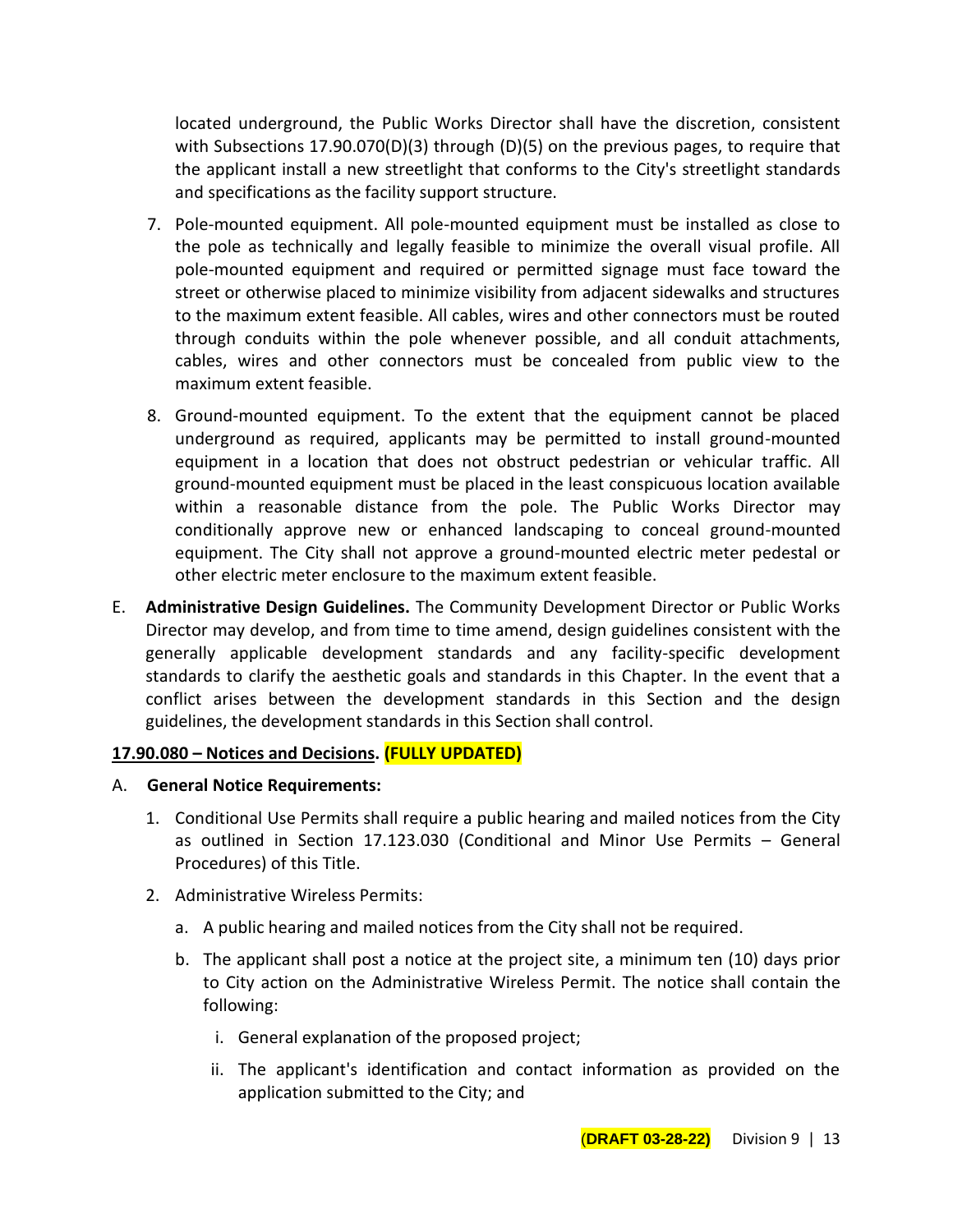- iii. Contact information for the applicable City Department.
- c. Deemed-Approval Notice. Not more than 30 days before the applicable FCC timeframe for review expires, and in addition to the public notices required in Subsection (A)(2) above and on the previous page, the applicant for an Administrative Wireless Permit must provide a posted notice at the project site that contains:
	- i. A statement the project will be automatically deemed approved pursuant to California Government Code § 65964.1 unless the City approves or denies the application or the applicant tolls the timeframe for review within the next 30 days;
	- ii. A general explanation of the proposed project;
	- iii. The applicant's identification and contact information as provided on the application submitted to the City; and
	- iv. Contact information for the applicable City Department.
- B. **Deemed Given.** The notices required under Subsection (A)(2) above and on the previous page will be deemed given when the applicant delivers written notice to the Community Development Director or Public Works Director that shows the appropriate notice has been posted at the project site.

### C. **Decisions:**

- 1. Conditional Use Permit. The Planning Commission shall make its decision by Resolution. If the entitlement is denied, the findings must contain the reasons for the decision. In addition, the applicant shall be given written instructions on how to file an appeal.
- 2. Administrative Wireless Permit. The Community Development Director or Public Works Director shall make his or her decision through a Decision Letter. If the permit is denied, the letter must contain the reasons for the decision and instructions on how to file an appeal.
- 3. Timeframe. The Resolution or Decision Letter shall be sent to the applicant within five (5) days after City action or before the FCC Shot Clock expires (whichever occurs first).

# **17.90.090 – Necessary Findings and Limited Exemptions. (FULLY UPDATED)**

- A. **Necessary Findings for Conditional Use Permit Approval.** In addition to findings outlined in Section 17.123.040 (Conditional and Minor Use Permits – Necessary Findings) of this Title, the Planning Commission shall make the following findings prior to approving or conditionally approving a Conditional Use Permit:
	- 1. The proposed wireless facility complies with all applicable site location guidelines and development standards in Sections 17.90.060 and 17.90.070 of this Chapter;
	- 2. The applicant has demonstrated that its proposed wireless facility will be in compliance with all applicable FCC rules and regulations for human exposure to RF emissions;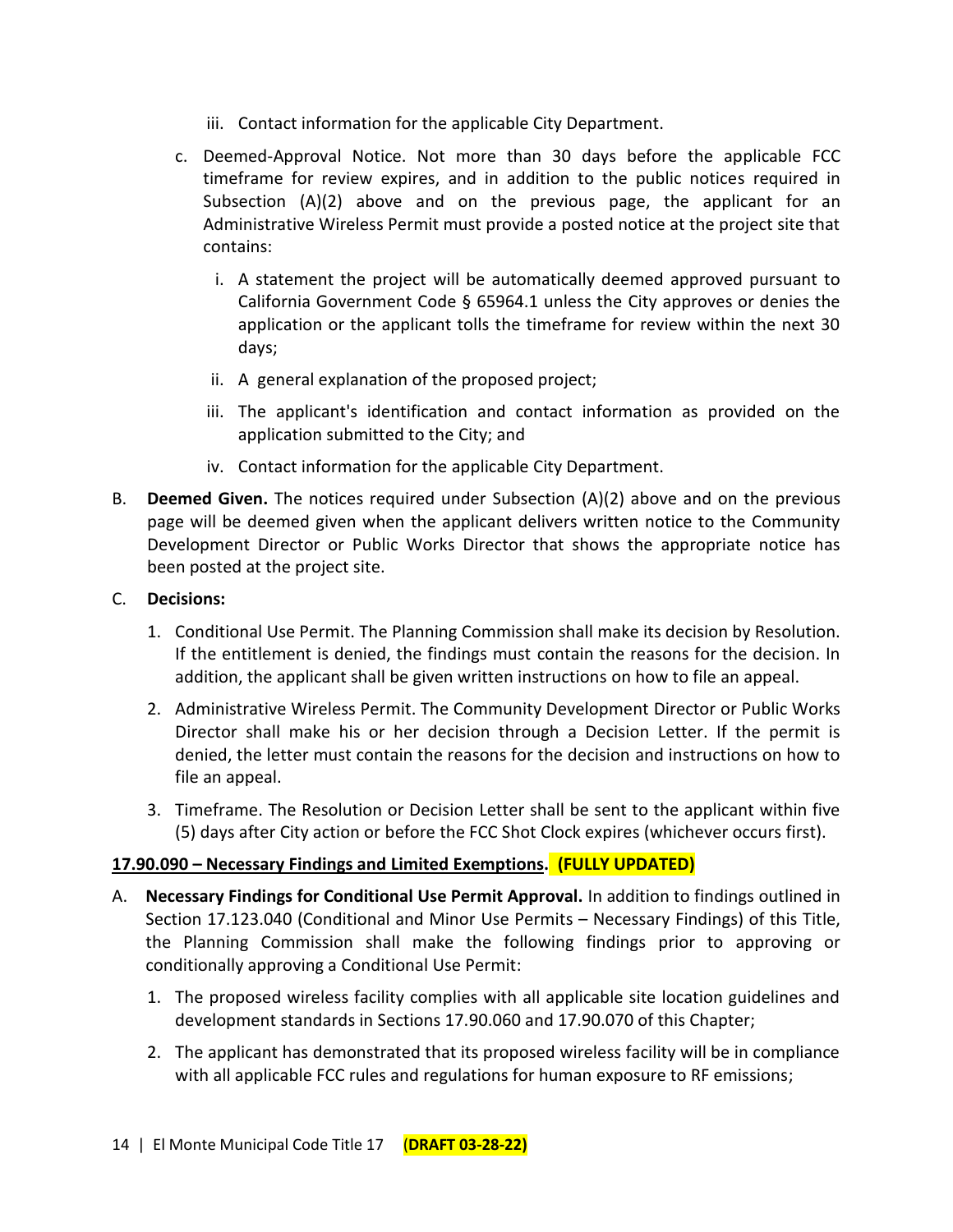- 3. The applicant has demonstrated a good-faith effort to identify and evaluate morepreferred alternative locations and potentially less-intrusive alternative designs for the proposed wireless facility; and
- 4. The applicant has provided the approval authority with a meaningful comparative analysis that shows all more-preferred alternative locations and less-intrusive alternative designs identified in the administrative record are either technically infeasible or unavailable.
- B. **Necessary Findings for Administrative Wireless Permit Approval.** The Public Works Director (for facilities in the public right-of-way) or the Community Development Director (for all other facilities) shall make the following findings prior to approving or conditionally approving an Administrative Wireless Permit:
	- 1. The proposed wireless facility complies with all applicable site location guidelines and development standards in Sections 17.90.060 and 17.90.070 of this Chapter; and
	- 2. The applicant has demonstrated that its proposed wireless facility will be in compliance with all applicable FCC rules and regulations for human exposure to RF emissions.
- C. **Denials Without Prejudice.** Subject to any applicable limitations in federal or state law, nothing in this Chapter is intended to limit the City's ability to deny without prejudice any application for a Conditional Use Permit or Administrative Wireless Permit as may be necessary or appropriate to protect and promote the public health, safety and welfare, and to advance the goals or policies in this Chapter, the EMMC or the General Plan.
- D. **Limited Exemptions for Personal Wireless Service Facilities.** In the event that an applicant claims that strict compliance with Sections 17.90.060 and 17.90.070 of this Chapter would effectively prohibit their ability to provide personal wireless services, the Planning Commission may grant a limited exception from such requirements to the extent necessary to prevent an effective prohibition, subject to all of the following:
	- 1. The proposed wireless facility qualifies as a "personal wireless service facility" as defined in 47 U.S.C. § 332(c)(7)(C)(ii), as may be amended or superseded;
	- 2. The applicant has provided the Planning Commission with a reasonable and clearly defined technical service objective to be achieved by the proposed wireless facility;
	- 3. The applicant has provided the Planning Commission with a written statement that contains a detailed and fact-specific explanation as to why the proposed wireless facility cannot be deployed in compliance with the applicable provisions in this Chapter, the EMMC, the General Plan and/or any Specific Plan;
	- 4. The applicant has provided the Planning Commission with a meaningful comparative analysis with the factual reasons why all alternative locations and/or designs identified in the administrative record (whether suggested by the applicant, the City, public comments or any other source) are not technically feasible or potentially available to reasonably achieve the applicant's reasonable and clearly defined technical service objective to be achieved by the proposed wireless facility; and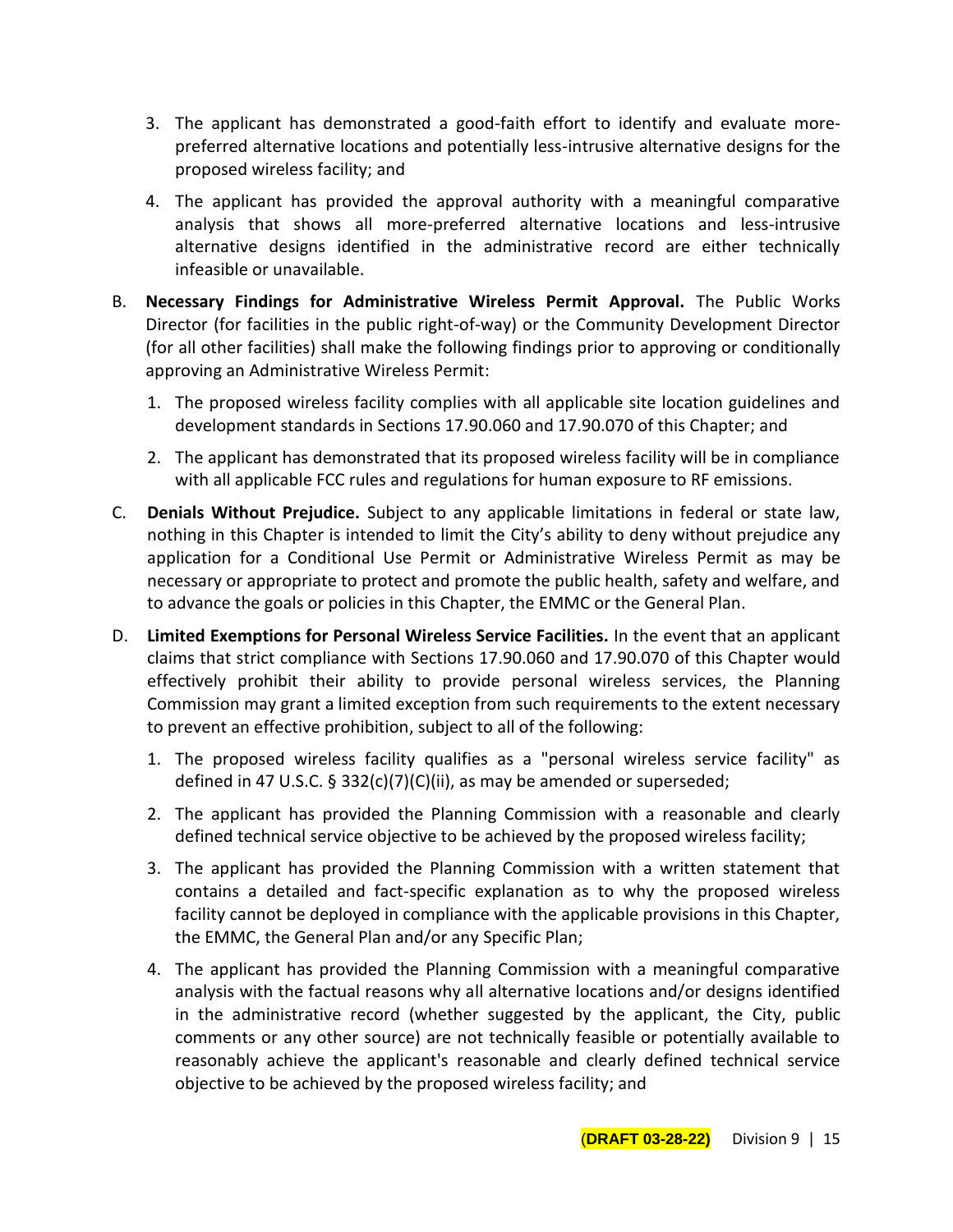5. The applicant has demonstrated to the Planning Commission that the proposed location and design is the least non-compliant configuration that will reasonably achieve the applicant's reasonable and clearly defined technical service objective to be achieved by the proposed wireless facility, which includes without limitation a meaningful comparative analysis into multiple smaller or less intrusive wireless facilities dispersed throughout the intended service area.

## **17.90.100 – Standard Conditions of Approval. (PARTIALLY UPDATED)**

In addition to all other conditions adopted by the approval authority, all Conditional Use Permits and Administrative Wireless Permits shall be automatically subject to the conditions in this Section. The approval authority (or the appellate authority on appeal) shall have discretion to modify or amend these conditions on a case-by-case basis as may be necessary or appropriate under the circumstances to protect public health and safety or allow for the proper operation of the approved facility consistent with the goals of this Chapter.

- A. **Permit Term.** This permit will automatically expire ten (10) years and one day from its issuance, except when California Government Code § 65964(b), as may be amended or superseded in the future, authorizes the City to establish a shorter term for public safety or substantial land use reasons. Any other permits or approvals issued in connection with any collocation, revision or other change to this wireless facility, which includes without limitation any permits or other approvals deemed-granted or deemed-approved under federal or state law, will not extend this term limit unless expressly provided otherwise in such permit or approval or required under federal or state law. Upon an application for permit renewal submitted within one year from the expiration date of this permit, the Community Development Director or Public Works Director may renew this permit for an additional ten (10) year term provided that the permittee's wireless facility is in compliance with all applicable conditions of approval and all applicable provisions in the EMMC that exist at the time of the renewal.
- B. **Compliance with Approved Plans.** Before the permittee submits any applications to the Building Division, the permittee must incorporate this permit, all conditions associated with this permit and the approved photo simulations into the project plans (the "Approved Plans"). The permittee must construct, install and operate the wireless facility in substantial compliance with the Approved Plans, as determined by the Community Development Director or Public Works Director. Any material alterations, modifications or other changes to the approved plans, whether requested by the permittee or required by other City Departments or public agencies with jurisdiction over the wireless facility, must be submitted in a written request subject to the Community Development Director's or Public Works Director's prior review and approval, who may refer the request to the original approval authority if one of them finds that the requested alteration, revision or other change substantially deviates from the Approved Plans or implicates a significant or substantial land-use concern.
- C. **Build-Out Period.** This permit will automatically expire one year from the approval or deemed-granted date unless the permittee obtains all other permits and approvals required to install, construct and/or operate the approved wireless facility, which includes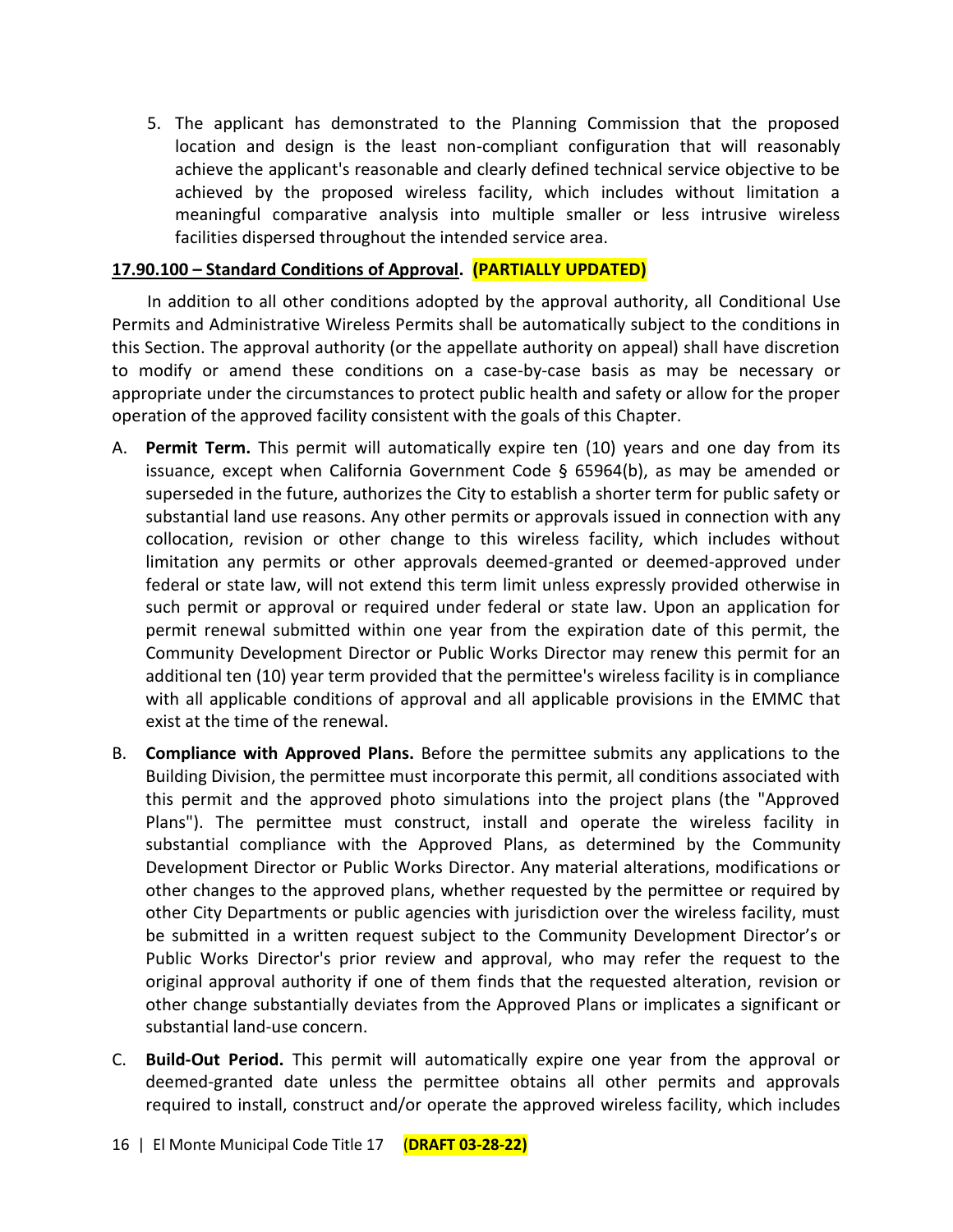without limitation any permits or approvals required by any federal, state or local public agencies with jurisdiction over the subject property, the wireless facility or its use. The Community Development Director or Public Works Director may grant one written extension to a date certain, but not to exceed one additional year, when the permittee shows good cause to extend the limitations period in a written request for an extension submitted at least 30 days prior to the automatic expiration date in this condition.

- D. **Maintenance Obligations; Vandalism.** The permittee shall keep the site, which includes without limitation any and all improvements, equipment, structures, access routes, fences and landscape features, in a neat, clean and safe condition in accordance with the approved plans and all conditions in this permit. The permittee shall keep the site area free from all litter and debris at all times. The permittee, at no cost to the City, shall remove and remediate any graffiti or other vandalism at the site within 48 hours after the permittee receives notice or otherwise becomes aware that such graffiti or other vandalism occurred.
- E. **Compliance with Laws.** The permittee shall maintain compliance at all times with all federal, state and local statutes, regulations, orders or other rules that carry the force of law ("Laws") applicable to the permittee, the subject property, the wireless facility or any use or activities in connection with the use authorized in this permit, which includes without limitation any laws applicable to human exposure to RF emissions. The permittee expressly acknowledges and agrees that this obligation is intended to be broadly construed and that no other specific requirements in these conditions are intended to reduce, relieve or otherwise lessen the permittee's obligations to maintain compliance with all laws. In the event that the City fails to timely notice, prompt or enforce compliance with any applicable provision in the EMMC, any permit, any permit condition or any applicable law or regulation, the applicant or permittee will not be relieved from its obligation to comply in all respects with all applicable provisions in the EMMC, any permit, any permit condition or any applicable law or regulation.
- F. **Adverse Impacts on Other Properties.** The permittee shall use all reasonable efforts to avoid any and all undue or unnecessary adverse impacts on nearby properties that may arise from the permittee's or its authorized personnel's construction, installation, operation, modification, maintenance, repair, removal and/or other activities at the site. The permittee shall not perform or cause others to perform any construction, installation, operation, modification, maintenance, repair, removal or other work that involves heavy equipment or machines except during normal construction work hours authorized by the EMMC. The restricted work hours in this condition will not prohibit any work required to prevent an actual, immediate harm to property or persons, or any work during an emergency declared by the City. The Community Development Director and Public Works Director may issue a stop work order for any activities that violates this condition.
- G. **Inspections; Emergencies.** The permittee expressly acknowledges and agrees that the City's officers, officials, staff or other designee may enter onto the site and inspect the improvements and equipment upon reasonable prior notice to the permittee; provided, however, that the City's officers, officials, staff or other designee may, but will not be obligated to, enter onto the site area without prior notice to support, repair, disable or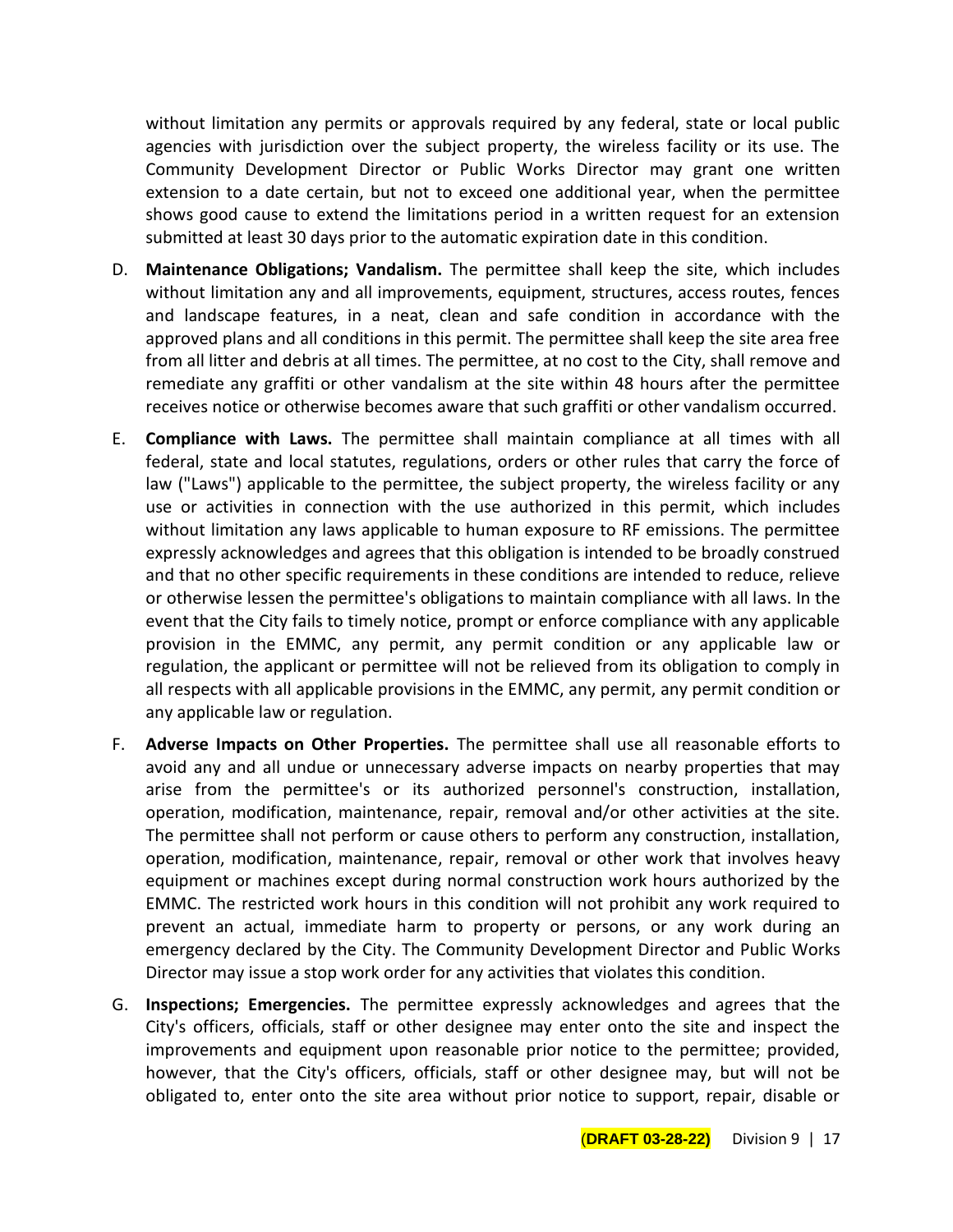remove any improvements or equipment in emergencies or when such improvements or equipment threatens actual, imminent harm to property or persons. The permittee will be permitted to supervise the City's officers, officials, staff or other designee while any such inspection or emergency access occurs.

H. **Permittee's Contact Information.** The permittee shall furnish the Community Development Director or Public Works Director with accurate and up-to-date contact information to reach a live person responsible for the wireless facility, which includes without limitation a direct telephone number, facsimile number, mailing address and email address. The permittee shall keep such contact information up-to-date at all times and immediately provide the Community Development Director or Public Works Director with updated contact information in the event that the contact information changes.

## I. **Indemnification:**

- 1. The permittee and, if applicable, the property owner upon which the wireless facility is installed shall defend, indemnify and hold harmless the City, City Council and City boards, commissions, agents, officers, officials, employees and volunteers from any and all:
	- a. Damages, liabilities, injuries, losses, costs and expenses and from any and all claims, demands, law suits, writs and other actions or proceedings ("claims") brought against the City or its agents, officers, officials, employees or volunteers to challenge, attack, seek to modify, set aside, void or annul the City's approval of this permit, and
	- b. Other claims of any kind or form, whether for personal injury, death or property damage, that arise from or in connection with the permittee's or its agents', directors', officers', employees', contractors', subcontractors', licensees', or customers' acts or omissions in connection with this permit or the wireless facility.
- 2. In the event the City becomes aware of any claims, the City will use best efforts to promptly notify the permittee and the private property owner and shall reasonably cooperate in the defense.
- 3. The permittee expressly acknowledges and agrees that the City shall have the right to approve, which approval shall not be unreasonably withheld, the legal counsel providing the City's defense, and the property owner and/or permittee (as applicable) shall promptly reimburse the City for any costs and expenses directly and necessarily incurred by the City in the course of the defense.
- 4. The permittee expressly acknowledges and agrees that the permittee's indemnification obligations under this condition are a material consideration that motivates the City to approve this permit, and that such indemnification obligations will survive the expiration or revocation of this permit.

#### J. **Performance Bond:**

1. Before the applicable City Department issues any construction or encroachment permit, as applicable, in connection with this permit, the permittee shall post a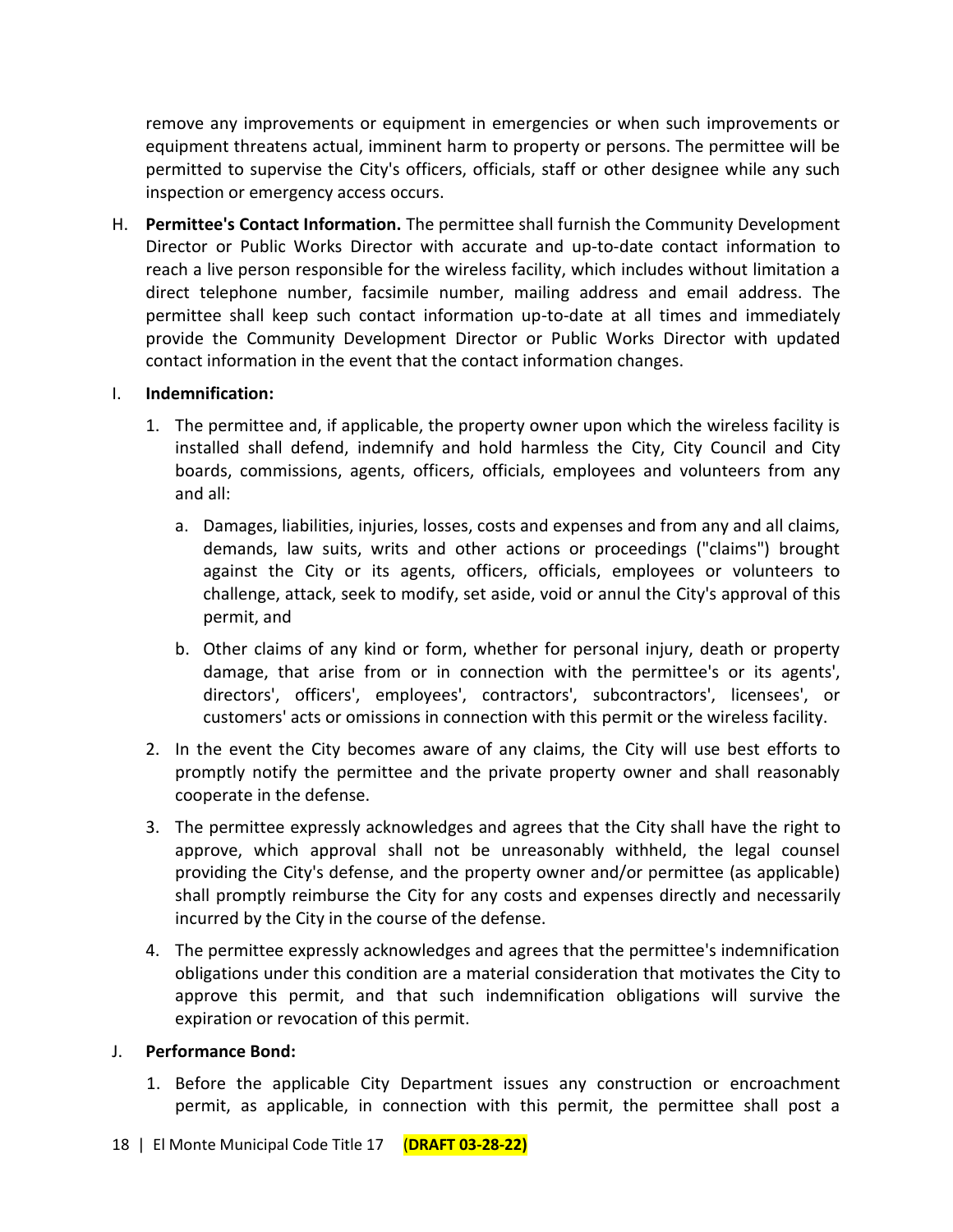performance bond from a surety and in a form acceptable to the Community Development Director or Public Works Director in an amount reasonably necessary to cover the cost to remove the improvements and restore all affected areas based on a written estimate from a qualified contractor with experience in wireless facilities removal.

- 2. The written estimate must include the cost to remove all equipment and other improvements, which includes without limitation all antennas, radios, batteries, generators, utilities, cabinets, mounts, brackets, hardware, cables, wires, conduits, structures, shelters, towers, poles, footings and foundations, whether above ground or below ground, constructed or installed in connection with the wireless facility, plus the cost to completely restore any areas affected by the removal work to a standard compliant with applicable laws.
- 3. In establishing or adjusting the bond amount required under this condition, and in accordance with California Government Code § 65964(a), the Community Development Director or Public Works Director shall take into consideration any information provided by the permittee regarding the cost to remove the wireless facility and restore any areas affected by the removal work to a standard compliant with applicable laws. In addition, the Community Development Director and Public Works Director may modify this condition to the extent reasonably necessary to comply with any reasonable requirements imposed by the permittee's surety.
- K. **Recall to Approval Authority; Permit Revocation.** The Conditional Use Permit or Administrative Wireless Permit shall be subject to the provisions in Section 17.10.130 (General Regulations – Revocation of Permits) of this Title.
- L. **Record Retention.** The permittee must maintain complete and accurate copies of all permits and other regulatory approvals issued in connection with the wireless facility, which includes without limitation this approval, the approved plans and photo simulations incorporated into this approval, all conditions associated with this approval and any ministerial permits or approvals issued in connection with this approval. In the event that the permittee does not maintain such records as required in this condition, any ambiguities or uncertainties that would be resolved through an inspection of the missing records will be construed against the permittee. The permittee may keep electronic records; provided, however, that hard copies or electronic records kept in the City's regular files will control over any conflicts between such City-controlled copies or records and the permittee's electronic copies, and complete originals will control over all other copies in any form.
- M. **Undergrounded Utilities.** In the event that other electric or communications utilities in the public right-of-way underground their facilities where the permittee's wireless facility is located, and the permittee's wireless facility is located in the public right-of-way, the permittee must underground its equipment except the antennas and antenna supports. Such undergrounding shall occur at the permittee's sole cost and expense except as reimbursed pursuant to law.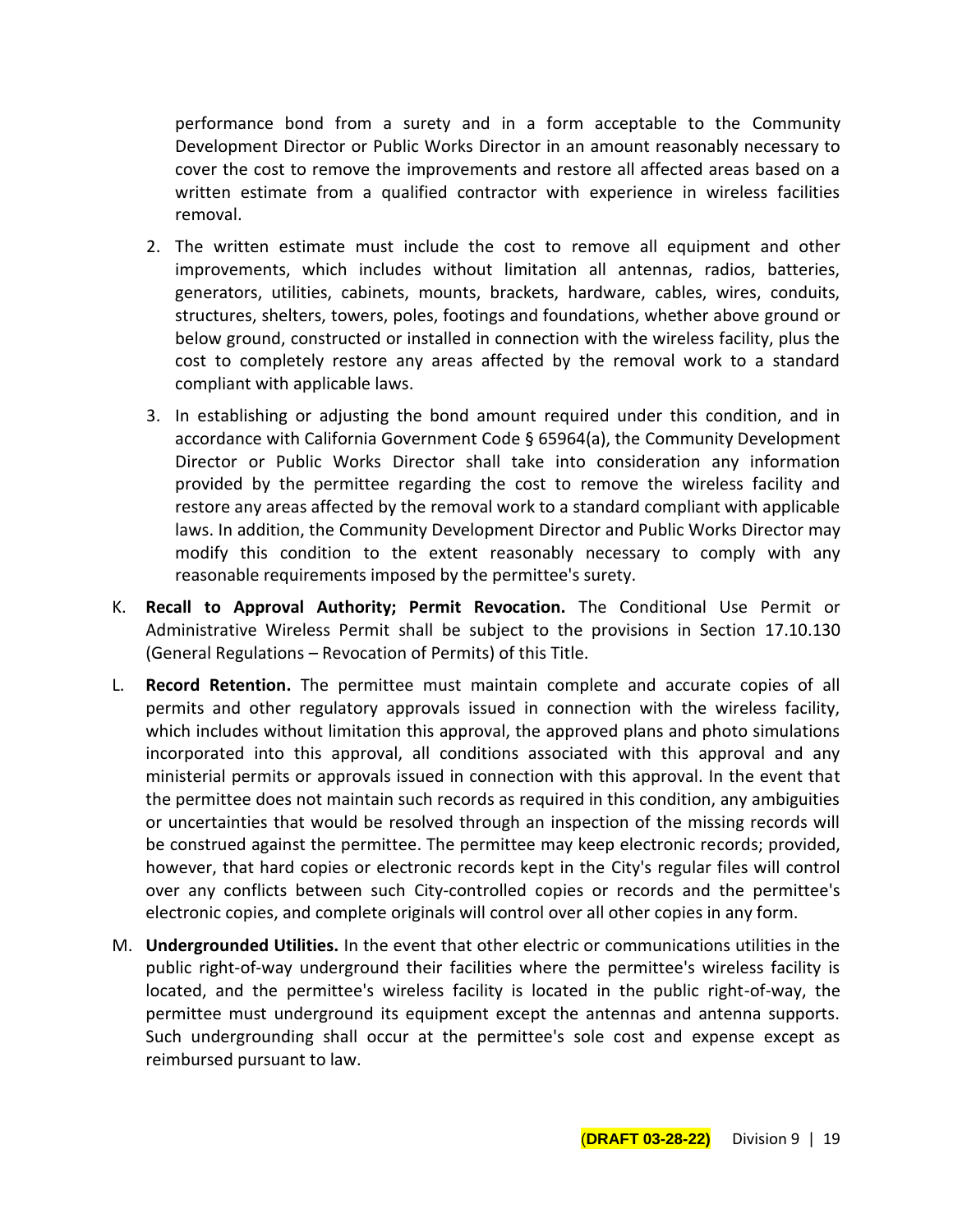N. **Electric Meter Removal.** In the event that the electric utility provider adopts or changes its rules obviating the need for a separate or ground-mounted electric meter and enclosure in the public right-of-way, the permittee on its own initiative and at its sole cost and expense shall apply to the City for the required encroachment and/or other ministerial permit(s) to remove the separate or ground-mounted electric meter and enclosure and restore the affected area to its original condition.

### O. **Rearrangement and Relocation:**

- 1. The permittee acknowledges that the City, in its sole discretion and at any time, may:
	- a. Change any street grade, width or location;
	- b. Add, remove or otherwise change any improvements in, on, under or along any street owned by the City or any other public agency, which includes without limitation any sewers, storm drains, conduits, pipes, vaults, boxes, cabinets, poles and utility systems for gas, water, electric or telecommunications; and/or
	- c. Perform any other work deemed necessary, useful or desirable by the City (collectively, "City Work"). The City reserves the rights to do any and all City Work without any admission on its part that the City would not have such rights without the express reservation in this permit.
- 2. In the event that the Public Works Director determines that any City work will require the permittee's wireless facility located in the public right-of-way to be rearranged and/or relocated, the permittee shall, at its sole cost and expense, do or cause to be done all things necessary to accomplish such rearrangement and/or relocation.
- 3. If the permittee fails or refuses to either permanently or temporarily rearrange and/or relocate the permittee's wireless facility within a reasonable time after the Public Works Director's notice, the City may (but will not be obligated to) cause the rearrangement or relocation to be performed at the permittee's sole cost and expense.
- 4. The City may exercise its rights to rearrange or relocate the permittee's wireless facility without prior notice to permittee when the Public Works Director determines that the City Work is immediately necessary to protect public health or safety.
- 5. The permittee shall reimburse the City for all costs and expenses in connection with such work within ten (10) days after a written demand for reimbursement and reasonable documentation to support such costs. In addition, the permittee shall indemnify, defend and hold the City, its agents, officers, officials, employees and volunteers harmless from and against any claims in connection with rearranging or relocating the permittee's facility, or turning on or off any water, oil, gas, electricity or other utility service in connection with the permittee's facility.
- P. **Abandoned Wireless Facilities.** The wireless facility authorized under this permit shall be deemed abandoned if not operated for any continuous six-month period. Within 90 days after a wireless facility is abandoned or deemed abandoned, the permittee and/or property owner shall completely remove the wireless facility and all related improvements, and shall restore all affected areas to a condition compliant with all applicable laws, which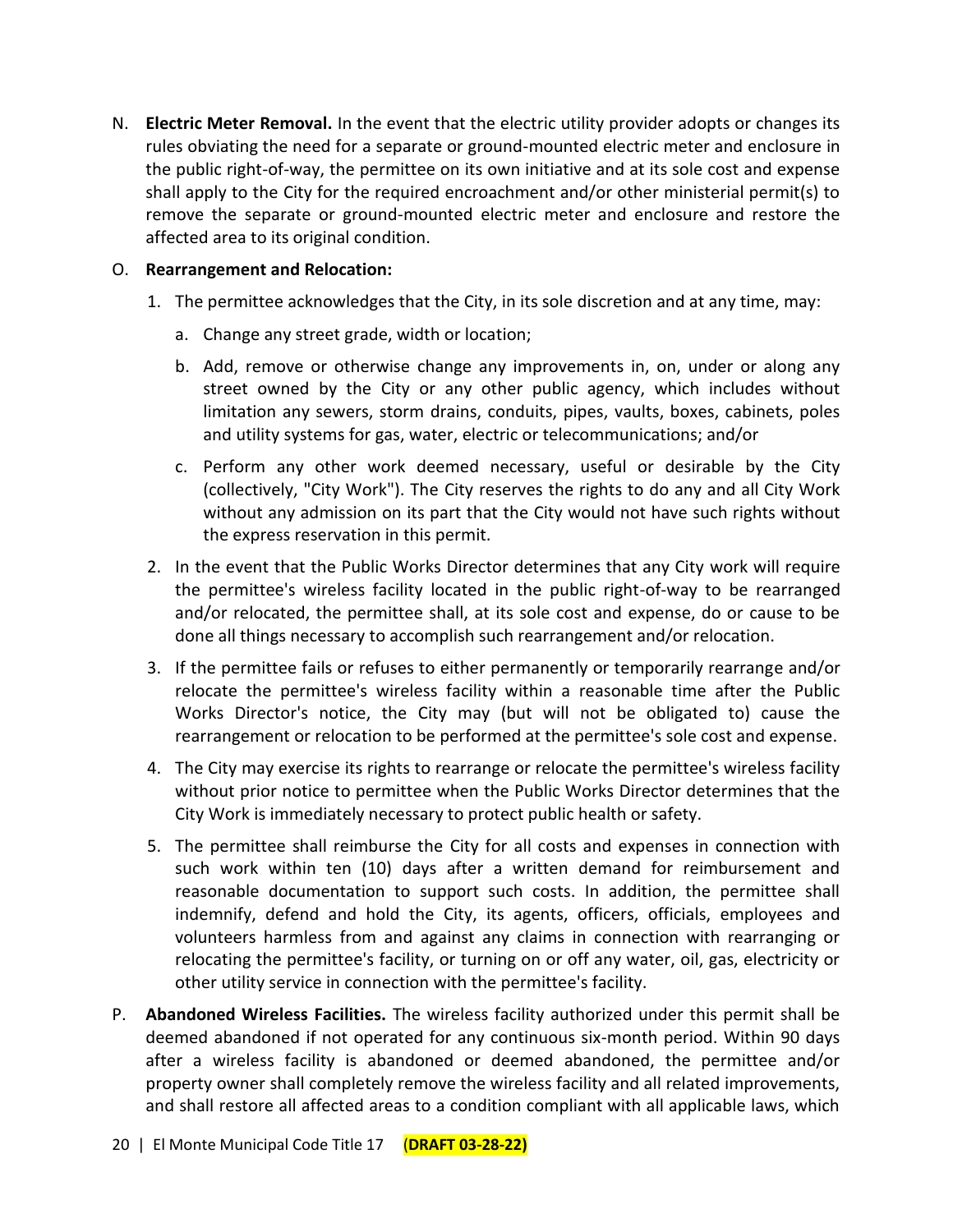includes without limitation the EMMC. In the event that neither the permittee nor the property owner complies with the removal and restoration obligations under this condition within said 90-day period, the City shall have the right (but not the obligation) to perform such removal and restoration with or without notice, and the permittee and property owner shall be jointly and severally liable for all costs and expenses incurred by the City in connection with such removal and/or restoration activities.

## **17.90.110 – Temporary Wireless Facilities. (FULLY UPDATED)**

- A. **General Requirements for Temporary Wireless Facilities.** Except as provided in Subsection (B) on the following pages, the requirements, procedures and standards in this Section shall be applicable to all applications for a temporary wireless facility.
	- 1. Applications for Temporary Wireless Facilities.
		- a. The Community Development Director shall not approve any temporary wireless facility subject to a Temporary Wireless Permit except upon a duly filed application consistent with this Subsection and any other written application requirements or procedures the Director may publish in any publicly-stated format.
		- b. Applicants for a Temporary Wireless Permit must submit, at a minimum:
			- i. A Temporary Wireless Permit application on the most current form prepared by the Planning Division;
			- ii. A site plan that shows the proposed temporary wireless facility and its equipment, physical dimensions and placement on the proposed site relative to property lines and existing structures;
			- iii. An RF compliance report in accordance with the City's requirements; and
			- iv. An insurance certificate for general commercial liability that names the City as an additional insured, includes coverage for the time period in which the temporary wireless facility will be placed and carries at least \$1,000,000.00 in coverage per occurrence.
		- c. Applications must be submitted in person to the Planning Division unless the Community Development Director grants written consent to receive an application by mail or electronic means. No pre-submittal conference or appointment is required for a Temporary Wireless Permit application.
	- 2. Administrative review for Temporary Wireless Facilities. After the Planning Division has received a duly filed application for a Temporary Wireless Permit, it shall be reviewed for completeness. After the Planning Division deems the application complete, the Community Development Director shall review the application for conformance with the required findings in Subsection (A)(4) on the following page.
	- 3. Notices. A public hearing, mailed notices or site postings shall not be required for temporary wireless facilities.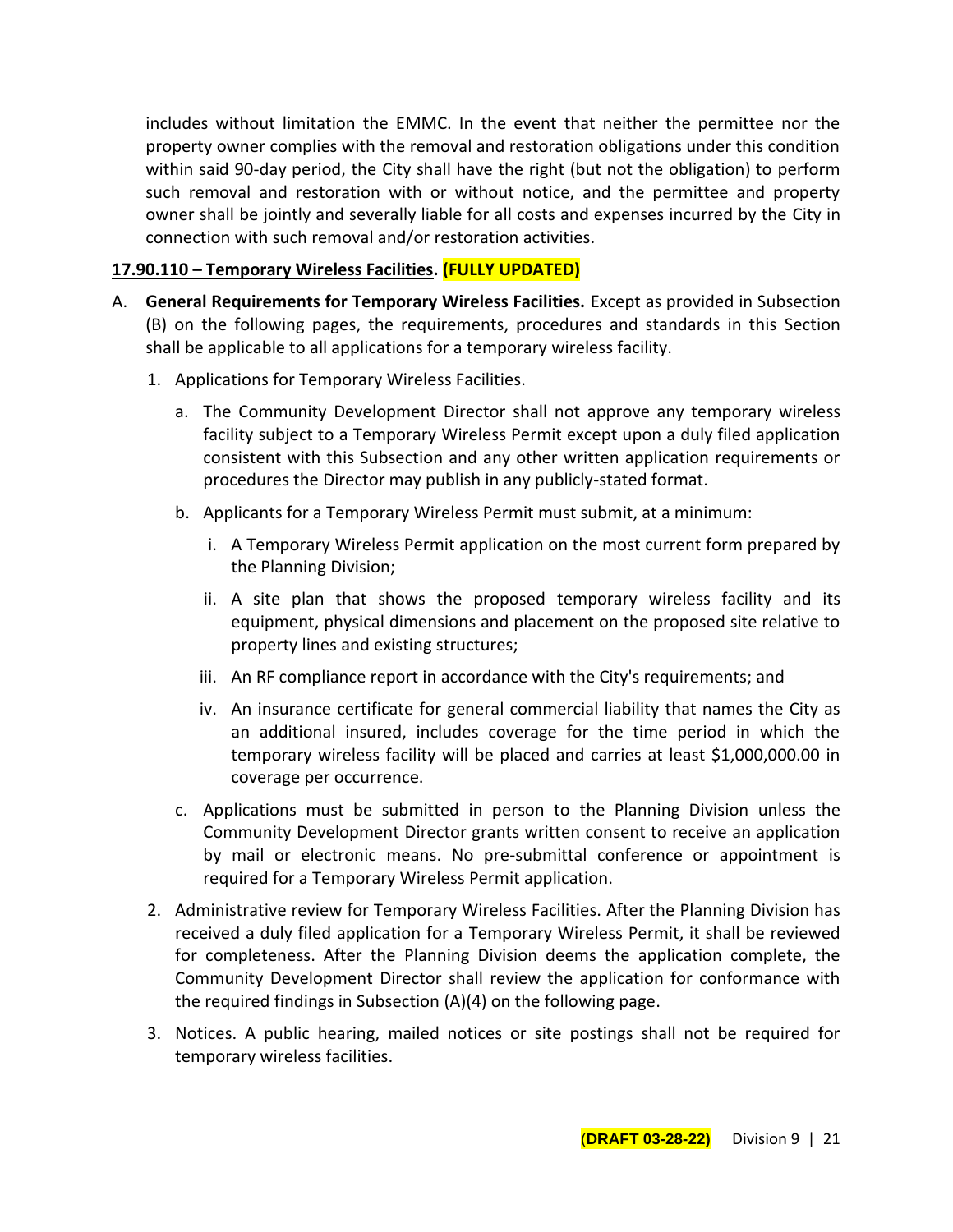- 4. Required Findings for Temporary Wireless Facilities. The Community Development Director shall make all of the following findings through a Decision Letter prior to approving or conditionally approving a Temporary Wireless Permit:
	- a. The proposed temporary wireless facility will not exceed 50 feet in overall height above ground level unless the Community Development Director finds that exceeding the 50-foot overall height limit is necessary to integrate a nonfreestanding temporary wireless facility with the underlying support structure;
	- b. The proposed temporary wireless facility will be placed as far away from adjacent property lines to the furthest extent as possible, or otherwise in a location that will be least likely to cause adverse impacts on adjacent properties;
	- c. Any excavation or ground disturbance associated with the temporary wireless facility will not exceed two (2) feet below grade;
	- d. The proposed temporary wireless facility will be compliant with all generally applicable public health and safety laws and regulations, which includes without limitation compliance with maximum permissible exposure limits for human exposure to RF emissions established by the FCC;
	- e. The proposed temporary wireless facility will not create any nuisance or violate any noise limits applicable to the proposed location;
	- f. The proposed temporary wireless facility will be identified with a sign that clearly identifies the following: (i) the site operator; (ii) the operator's site identification name or number; and (iii) a working telephone number answered 24 hours per day, seven (7) days per week by a live person who can exert power-down control over the antennas;
	- g. The proposed temporary wireless facility will be removed within 30 days after the Community Development Director grants the Temporary Wireless Permit, or such longer time as found reasonably related to the applicant's need or purpose for the temporary wireless facility; and
	- h. The applicant has not been denied a Conditional Use Permit for any permanent wireless facility in the same or substantially the same location within the previous 365 days.
- 5. Decisions. The Community Development Director shall make its decision through a Decision Letter. If the permit is denied (with or without prejudice), the letter must contain the reasons for the decision. In addition, the letter shall include instructions on how to file an appeal.
- B. **Temporary Wireless Facilities for Emergencies.** Temporary wireless facilities may be placed and operated within the City without a Temporary Wireless Permit only when a duly authorized federal, state, county or City official declares an emergency within a region that includes the City in whole or in part. Any temporary wireless facilities placed pursuant to this Section must be removed within 15 days after the date the emergency is lifted. Any person or entity that places temporary wireless facilities pursuant to this Section must send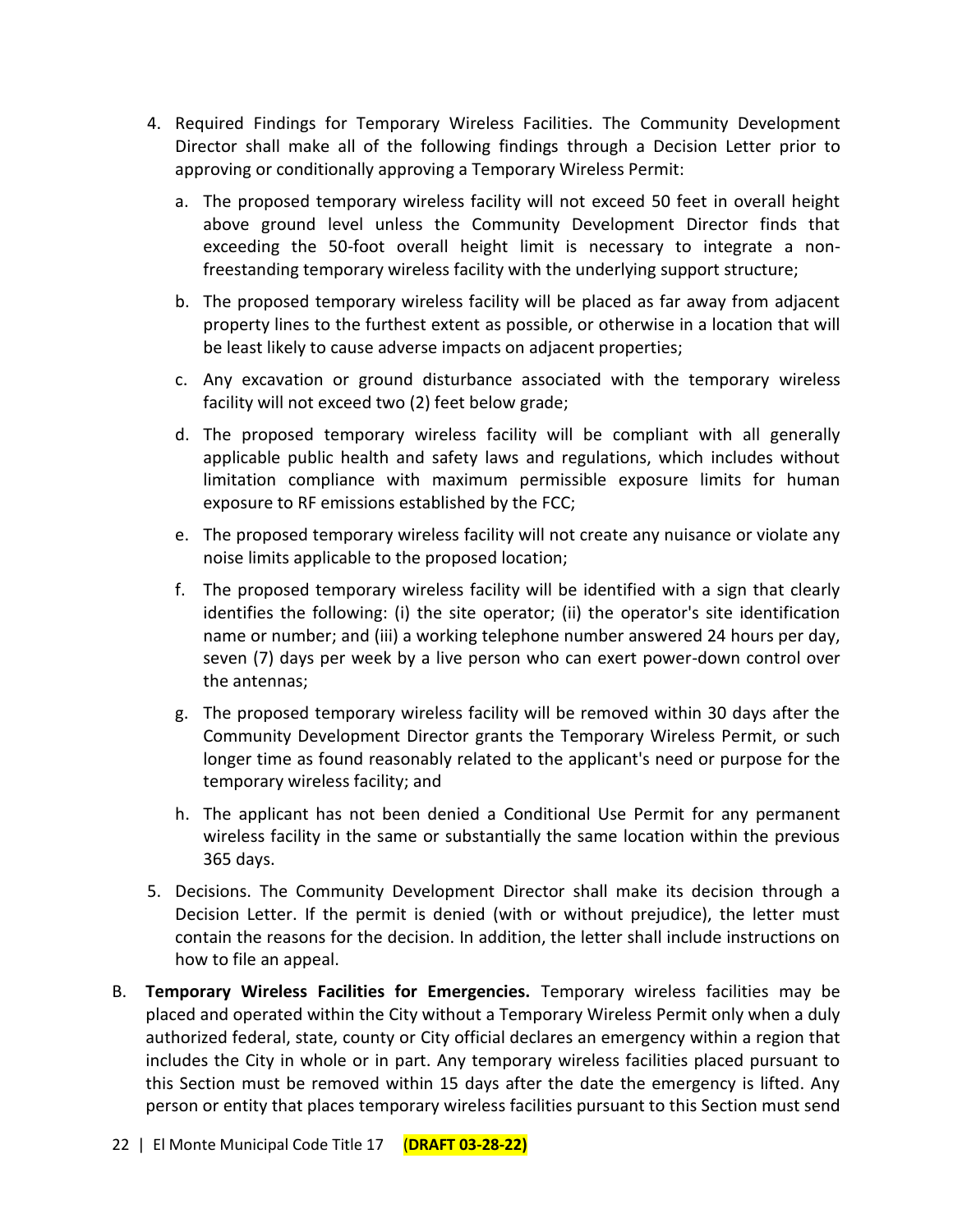a written notice that identifies the site location and person responsible for its operation to the Community Development Director as soon as reasonably practicable.

# **17.90.120 – Amortization of Nonconforming Wireless Facilities. (RENUMBERED)**

A. Any non-conforming wireless facilities in existence at the time this Chapter becomes effective must be brought into conformance with this Chapter in accordance with the amortization schedule in this Section. As used in this Section, the "fair market value" will be the construction costs listed on the building permit application for the subject wireless facility and the "minimum years" allowed will be measured from the date on which this Chapter becomes effective. Refer to Table 17.90-1 for the determined fair market value based on minimum years allowed:

| Table 17.90-1 - Amortization Period Based on Fair Market Value |                        |
|----------------------------------------------------------------|------------------------|
| Fair Market Value on Effective Date:                           | Minimum Years Allowed: |
| Less than $$50,000$                                            |                        |
| \$50,000 to \$500,000                                          | 10                     |
| Greater than \$500,000                                         | 15                     |

- B. The Community Development Director or Public Works Director may grant a written extension to a date certain when the wireless facility owner shows:
	- 1. Good faith effort to cure non-conformance;
	- 2. The application of this Section would violate applicable laws; or
	- 3. Extreme economic hardship would result from strict compliance with the amortization schedule.
	- 4. Any extension must be the minimum time period necessary to avoid such extreme economic hardship. The Director may not grant any permanent exemption from this Section.
- C. Nothing in this Section is intended to limit any permit term to less than ten (10) years. In the event that the amortization required in this Section would reduce the permit term to less than ten (10) years for any permit granted on or after January 1, 2007, then the minimum years allowed will be automatically extended by the difference between ten (10) years and the number of years since the City granted such permit. Nothing in this Section is intended or may be applied to prohibit any collocation or modification covered under 47 U.S.C. § 1455(a) on the basis that the subject wireless facility is a legal nonconforming wireless facility.

# **17.90.130 – Time Periods. (NEW)**

A. **Conditional Use Permits.** Refer to Section 17.123.050 (Conditional and Minor Use Permits – Time Periods) of this Title.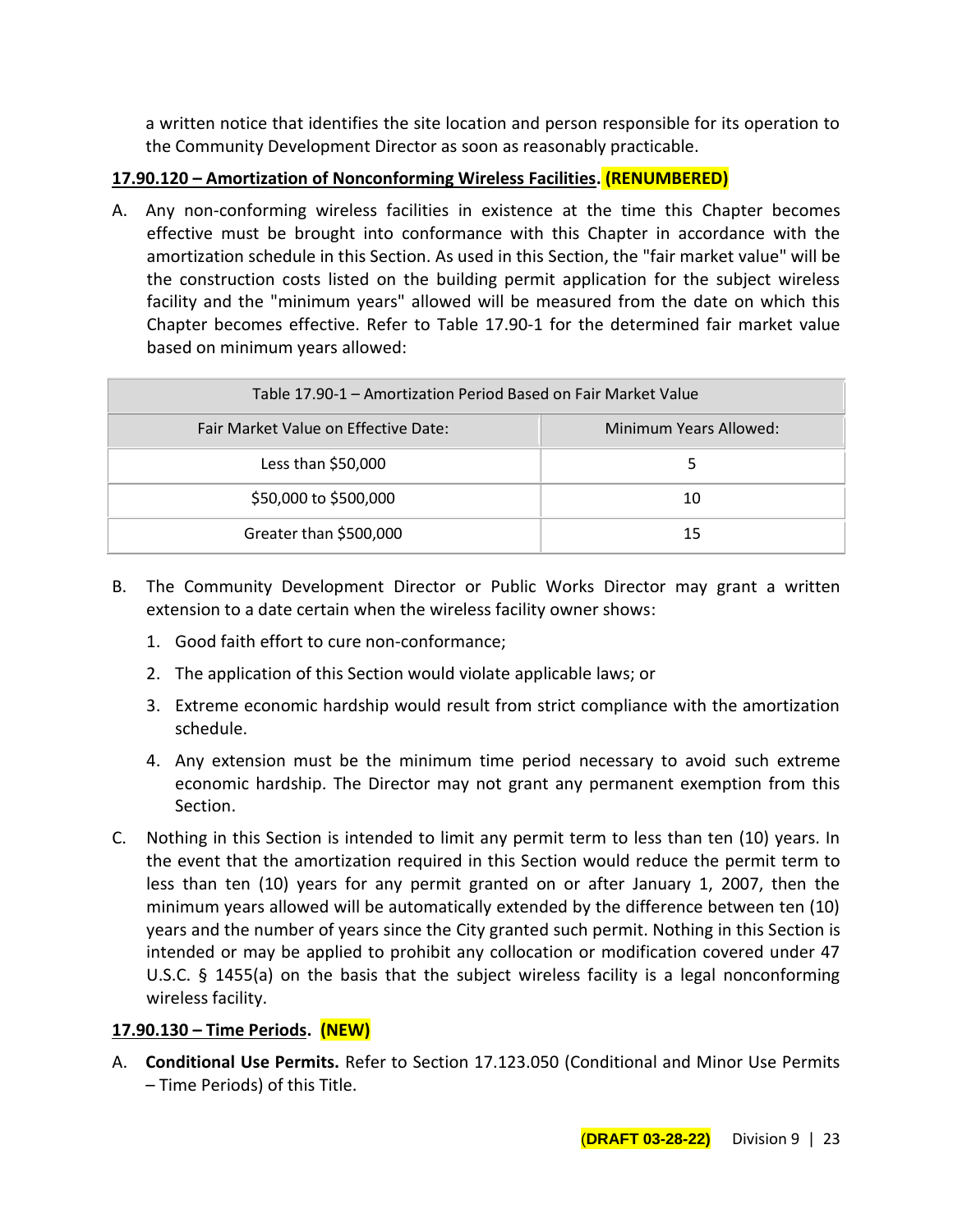B. **Administrative Wireless Permit.** The permit shall be valid for 12 months after the date of approval. If the applicant has proceeded in good faith toward the implementation of the Administrative Wireless Permit as determined by the Community Development Director or Public Works Director, the applicant may request a 12-month extension. The applicant shall submit the request prior to the expiration date. The extension shall be considered by the Community Development Director or Public Works Director within 30 days of the request. No additional extensions shall be permitted.

## **17.90.140 – Appeals. (NEW)**

- A. **Conditional Use Permits.** Planning Commission decisions are appealable to the City Council. Refer to Section 17.10.100 (General Regulations – Ability to Appeal) of this Title for additional information.
- B. **Administrative Wireless Permits and Temporary Wireless Permit.** The Community Development Director's and Public Works Director's decisions are appealable to the City Manager. The City Manager's decision shall be final. Refer to Section 17.10.100 (General Regulations – Ability to Appeal) of this Title for additional information.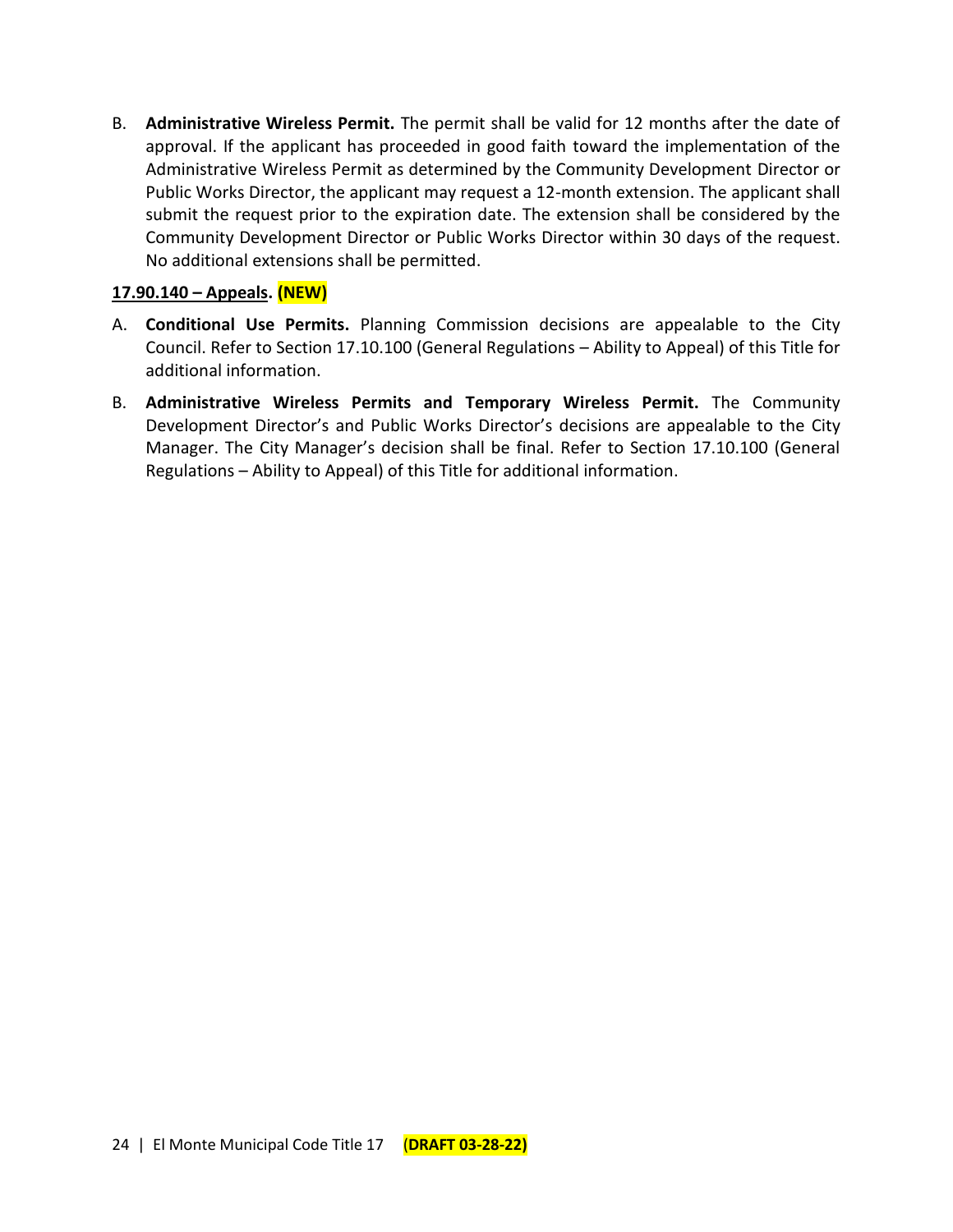# **CHAPTER 17.92 – WIRELESS – ELIGIBLE FACILITIES REQUEST (6409)**

#### **Sections.**

- 17.92.010 Purpose.
- $17.92.020 -$  Applicability.
- 17.92.030 Required Approvals and Approval Authority.
- 17.92.040 Application Requirements.
- 17.92.050 Notices, Findings and Decisions.
- 17.92.060 Standard Conditions of Approval.
- 17.92.070 Time Periods.
- 17.92.080 Appeals.

## **17.92.010 – Purpose. (RENUMBERED)**

- A. **Background.** Section 6409(a) of the Middle Class Tax Relief and Job Creation Act of 2012, Pub. L. 112-96, codified as 47 U.S.C. § 1455(a) ("Section 6409"), generally requires that state and local governments "may not deny, and shall approve" requests to collocate, remove or replace transmission equipment at an existing tower or base station. Federal Communications Commission ("FCC") regulations interpret this statute and establish procedural rules for local review, which generally preempt certain subjective land-use regulations, limit permit application content requirements and provide the applicant with a potential "deemed granted" remedy when the state or local government fails to approve or deny the request within sixty (60) days after submittal (accounting for any tolling periods). Moreover, whereas Section 704 of the Telecommunications Act of 1996, Pub. L. 104-104, codified as 47 U.S.C. § 332, applies to only "personal wireless service facilities" (e.g., cellular telephone towers and equipment), Section 6409 applies to all "wireless" facilities licensed or authorized by the FCC (e.g., cellular, Wi-Fi, satellite, microwave backhaul, etc.).
- B. **Findings.** The City Council finds that the overlap between wireless deployments covered under Section 6409 and other wireless deployments, combined with the different substantive and procedural rules applicable to such deployments, creates a potential for confusion that harms the public interest in both efficient wireless facilities deployment and carefully planned community development in accordance with local values. The City Council further finds that a separate permit application and review process specifically designed for compliance with Section 6409 contained in a separate Section devoted to Section 6409 will mitigate such potential confusion, streamline local review and preserve the City's land-use authority to maximum extent possible.
- C. **Intent.** The intent of this Chapter to establish reasonable and uniform standards and procedures in a manner that protects and promotes the public health, safety and welfare, consistent with and subject to federal and California state law, for collocations and modifications to existing wireless facilities pursuant to Section 6409 and related FCC regulations codified in 47 C.F.R. §§ 1.40001 et seq.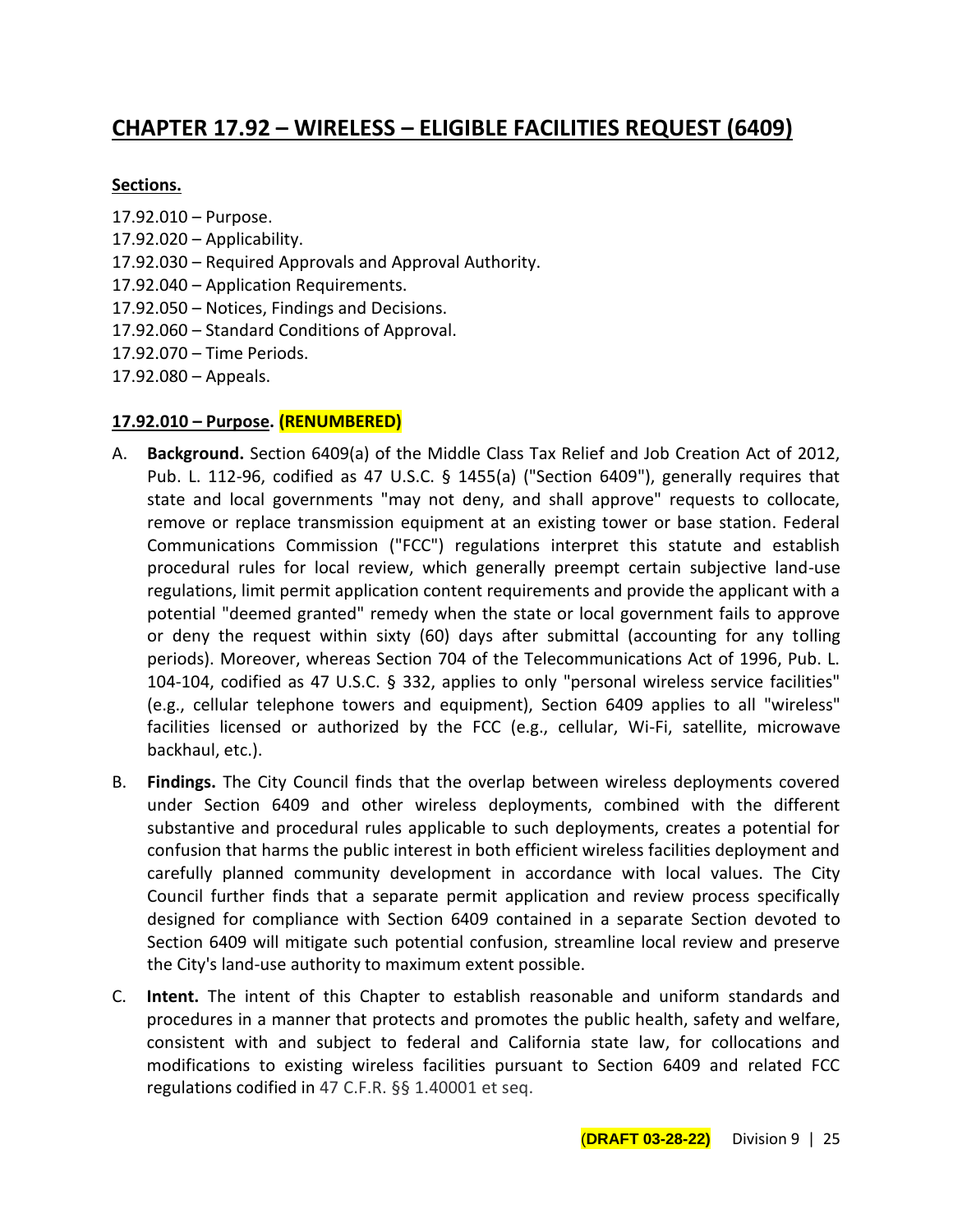This Chapter is not intended to, nor shall it be interpreted or applied to:

- 1. Prohibit or effectively prohibit any personal wireless service provider's ability to provide personal wireless services;
- 2. Prohibit or effectively prohibit any entity's ability to provide any interstate or intrastate telecommunications service, subject to any competitively neutral and nondiscriminatory rules, regulations or other legal requirements for rights-of-way management;
- 3. Unreasonably discriminate among providers of functionally equivalent services;
- 4. Deny any request for authorization to place, construct or modify personal wireless service facilities on the basis of environmental effects of radio frequency emissions to the extent that such wireless facilities comply with the FCC's regulations concerning such emissions;
- 5. Prohibit any collocation or modification that the City may not deny under federal or California state law;
- 6. Impose any unfair, unreasonable, discriminatory or anticompetitive fees that exceed the reasonable cost to provide the services for which the fee is charged; or
- 7. Otherwise authorize the City to preempt any applicable federal or California state law.

# **17.92.020 – Applicability. (RENUMBERED)**

This Section applies to all requests for approval to collocate, replace or remove transmission equipment at an existing wireless tower or base station submitted pursuant to Section 6409. However, the applicant may voluntarily elect to seek a Conditional Use Permit or Administrative Wireless Permit subject to the provisions of Chapter 17.90 (Wireless – New and Substantially Changed) of this Title.

# **17.92.030 – Required Approvals and Approval Authority. (RENUMBERED)**

A. **Section 6409 Approval.** Any request to collocate, replace or remove transmission equipment at an existing wireless tower or base station submitted with a written request for approval under Section 6409 shall require administrative approval from the City consistent with all valid and enforceable terms and conditions of the underlying use permit or other prior regulatory authorization for the tower or base station (a "Section 6409 Permit").

A Section 6409 Permit shall be subject to the Public Works Director's review and approval the facility is located in the public right-of-way and subject to the Planning Division's review and approval for all other facilities. Each Section 6409 Permit shall be approved, conditionally approved or denied without prejudice pursuant to the standards and procedures contained in this Chapter.

B. **Other Permits and Regulatory Approvals.** No collocation or modification approved pursuant to this Chapter may occur unless the applicant also obtains all other permits and regulatory approvals as may be required by any other federal, state or local government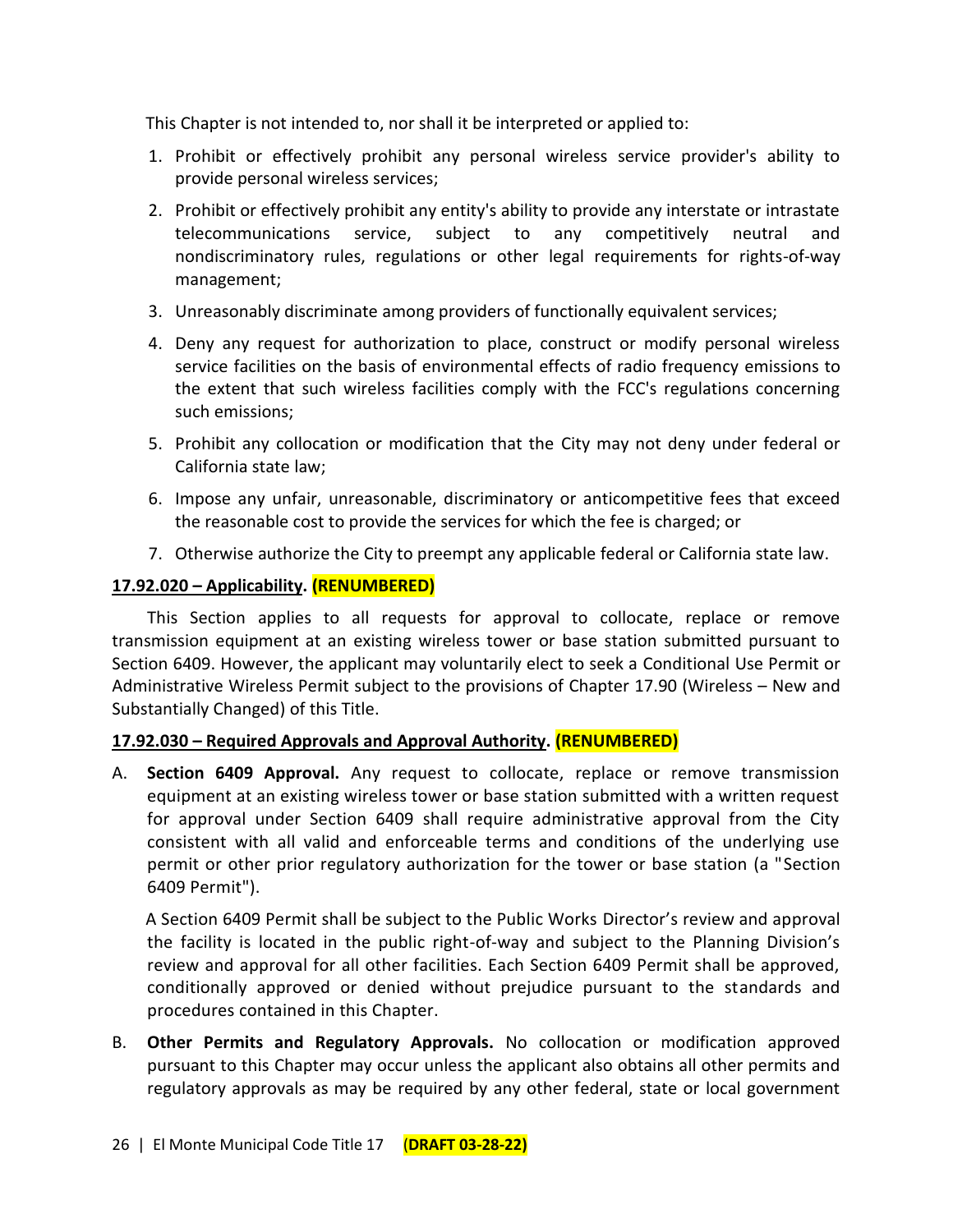agencies, which includes without limitation any permits and/or regulatory approvals issued by other City Departments. Furthermore, any Section 6409 approval granted under this Chapter shall remain subject to any and all lawful conditions and/or legal requirements associated with such other permits or regulatory approvals.

## **17.92.040 – Application Requirements. (FULLY UPDATED)**

- A. **Application Required.** The City shall not approve any request for a Section 6409 Permit except upon a duly filed application consistent with this Section and any other written rules the Community Development Director or Public Works Director may establish from time to time in any publicly-stated format.
- B. **Application Content.** All applications for a Section 6409 Permit must include all the information and materials required by the Community Development Director or Public Works Director for the application. In addition, the City Council authorizes the Community Development Director and Public Works Director to do the following:
	- 1. Develop, publish and from time-to-time update or amend permit application requirements, forms, checklists, guidelines, informational handouts and other related materials that are found necessary, appropriate or useful for processing a Section 6409 permit. However, the Community Development Director or Public Works Director may not require documentation proving the need or presenting the business case for the proposed modification; and
	- 2. Establish other reasonable rules and regulations, which may include, without limitation, regular hours for appointments with applicants, as deemed necessary or appropriate to organize, document and manage the application intake process. All such rules and regulations must be in written form and publicly stated to provide applicants with prior notice.
- C. **Procedures for a Duly Filed Application.** Any application for a Section 6409 Permit will not be considered duly filed unless submitted in accordance with the procedures in this Subsection:
	- 1. Pre-Submittal Conference:
		- a. Before application submittal, the applicant must schedule and attend a presubmittal conference with the Planning Division or Public Works Department for all proposed collocations or modifications to any concealed or camouflaged wireless tower or base station. Pre-submittal conferences for all other proposed collocations or modifications are strongly encouraged but not required.
		- b. The pre-submittal conference is intended to streamline the review process through informal discussion that includes, without limitation, the appropriate project classification and review process, including whether the project qualifies for approval pursuant to Section 6409 or not; any latent issues in connection with the existing wireless tower or base station, including compliance with generally applicable rules for public health and safety; potential concealment issues or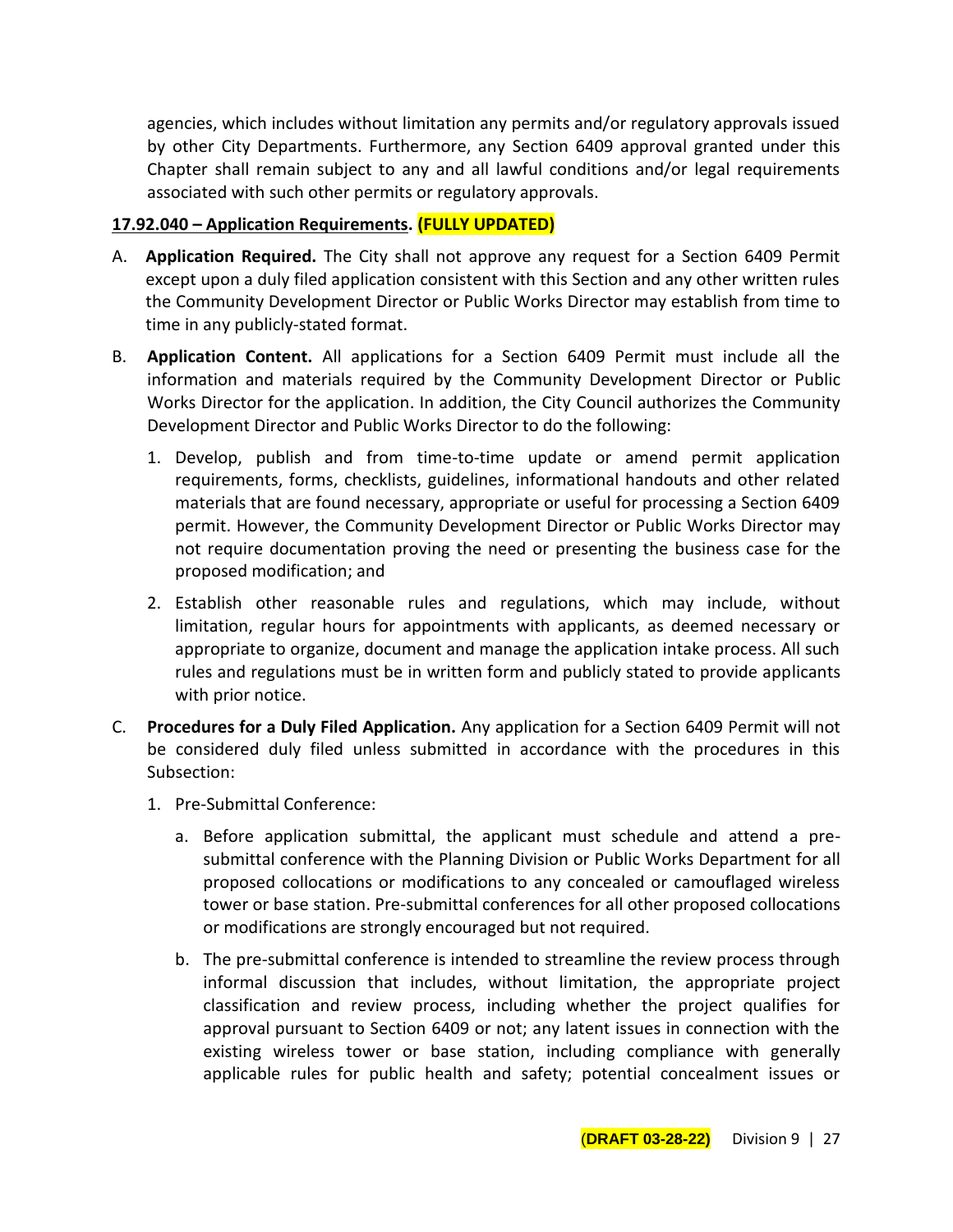concerns (if applicable); coordination with other City Departments responsible for application review; and application completeness issues.

- c. To mitigate unnecessary delays due to application incompleteness, applicants are encouraged (but not required) to bring any draft applications or other materials so that City may provide informal feedback and guidance about whether such applications or other materials may be incomplete or unacceptable.
- d. The City shall use reasonable efforts to provide the applicant with an appointment within five (5) working days after receiving a written request and any applicable fee or deposit to reimburse the City for its reasonable costs to provide the services rendered in the pre-submittal conference.
- 2. Submittal Appointment:
	- a. All applications must be submitted to the City at a pre-scheduled appointment. Applicants may submit up to five (5) applications per appointment with the Public Works Department for all facilities in the public right-of-way and the Planning Division for all other facilities.
	- b. The City shall use reasonable efforts to provide the applicant with an appointment within five (5) working days after receiving a written request and, if applicable, confirms that the applicant complied with the pre-submittal conference requirement. Any application received without an appointment, whether delivered in-person, by mail or through any other means, will not be considered duly filed unless the applicant received a written exemption from the Community Development Director or Public Works Director prior to the submittal.
- D. **Applications Deemed Withdrawn.** To promote efficient review and timely decisions, any application governed under this Chapter will be automatically deemed withdrawn by the applicant when the applicant fails to tender a substantive response to the City within 90 calendar days after the application was deemed incomplete in a written notice to the applicant. The Community Development Director or Public Works Director, at his or her discretion, may grant a written extension for up to an additional 30 calendar days when the applicant submits a written request prior to the 90th day that shows good cause to grant the extension. Delays due to circumstances outside the applicant's reasonable control will be considered good cause to grant the extension.

#### E. **Peer and Independent Consultant Review:**

- 1. Authorization. The City Council authorizes the Community Development Director and Public Works Director to, at their discretion, select and retain an independent consultant with specialized training, experience and/or expertise in telecommunications issues in connection with any permit application.
- 2. Scope. The Community Development Director or Public Works Director may request an independent consultant review on any issue that involves specialized or expert knowledge in connection with wireless facilities deployment or permit applications for wireless facilities, which include without limitation: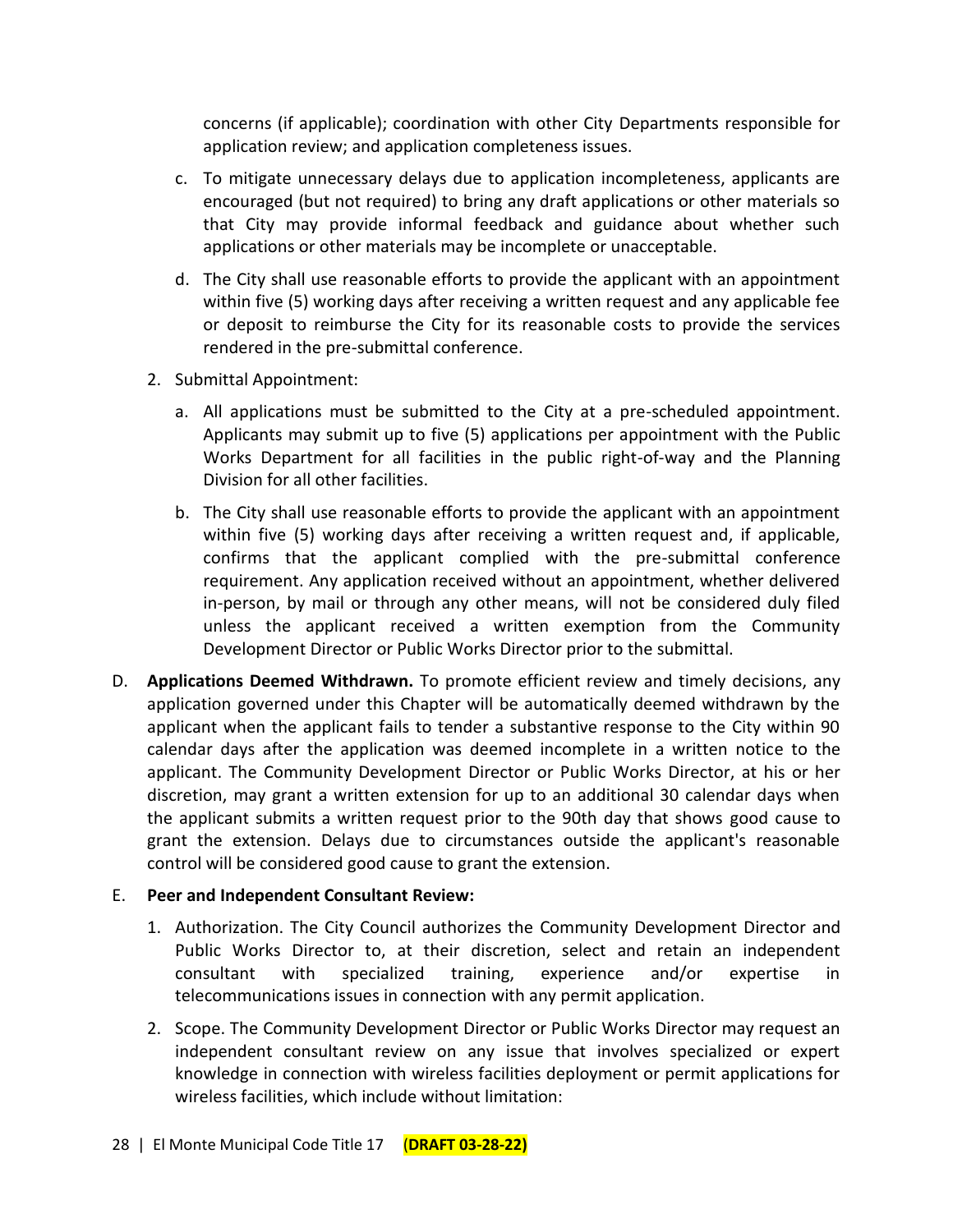- a. Permit application completeness and/or accuracy;
- b. Pre-construction planned compliance with applicable regulations for human exposure to RF emissions;
- c. Post-construction actual compliance with applicable regulations for human exposure to RF emissions;
- d. The applicability, reliability and/or sufficiency of any information, analyses or methodologies used by the applicant to reach any conclusions about any issue with the City's discretion to review; and
- e. Any other issue identified by the Community Development Director or Public Works Director that requires expert or specialized knowledge. The Community Development Director or Public Works Director may request that the independent consultant prepare written reports, testify at public meetings, hearings and/or appeals and attend meetings with City staff and/or the applicant.
- 3. Consultant Fees:
	- a. Subject to applicable law, in the event that the Community Development Director or Public Works Director elects to retain an independent consultant in connection with any permit application, the applicant shall be responsible for the reasonable costs in connection with the services provided, which may include without limitation any costs incurred by the independent consultant to attend and participate in any meetings or hearings.
	- b. If the City elects to retain an independent consultant, the City shall collect a fee prior to accepting an application for filing. The amount of the fee collected shall be in accordance with the most recently adopted City Council Resolution.

# **17.92.050 – Notices, Decisions and Findings. (FULLY UPDATED)**

- A. **Administrative Review.** The Planning Division or Public Works Department shall administratively review a complete and duly filed application for a Section 6409 Permit and may act on such application without prior notice or a public hearing.
- B. **Decision Notices.** The Community Development Director or Public Works Director shall make his or her decision through a Decision Letter. Such letter shall be sent to the applicant within five (5) days after City action has been taken or before the FCC Shot Clock expires (whichever occurs first). If the permit is denied, the letter must contain the reasons for the decision, a statement that the denial is without prejudice and instructions on how to file an appeal.
- C. **Necessary Findings for Approval.** The Public Works Director (for facilities in the public right-of-way) or the Community Development Director (for all other facilities) shall make the following findings prior to approving or conditionally approving a Section 6409 Permit:
	- 1. The project involves the collocation, removal or replacement of transmission equipment on an existing wireless tower or base station; and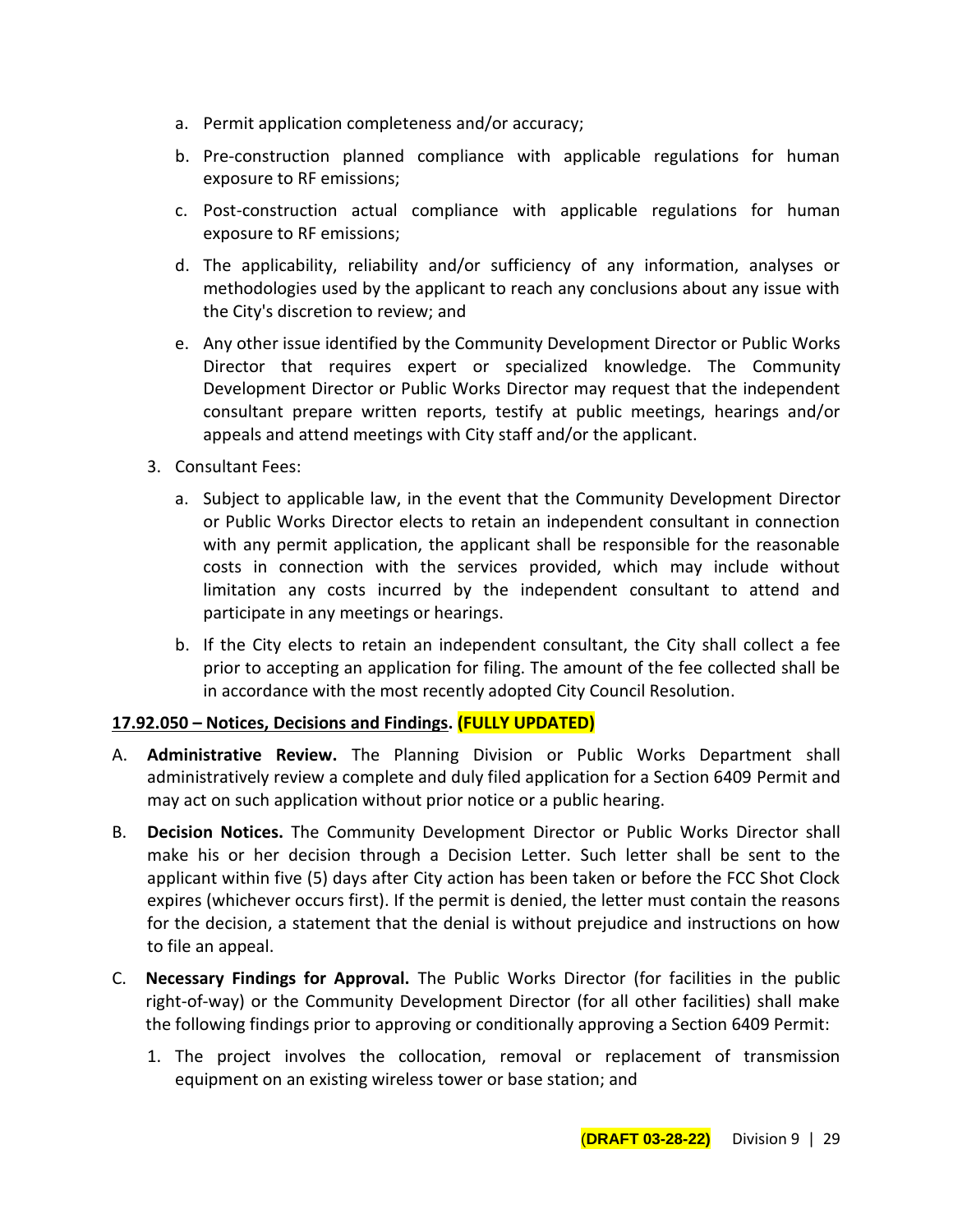- 2. The project does not substantially change the physical dimensions of the existing wireless tower or base station.
- D. **Criteria for Denial without Prejudice.** Notwithstanding any other provision in this Chapter, and consistent with all applicable federal laws and regulations, the Public Works Director (for facilities in the public right-of-way) or the Community Development Director (for all other facilities) may deny a Section 6409 Permit without prejudice, provided one of the following criteria can be met:
	- 1. The project does not meet the findings required in Subsection (C) above and on the previous page;
	- 2. The project involves the replacement of the entire support structure; or
	- 3. The project violates any legally enforceable law, regulation, rule, standard or permit condition reasonably related to public health or safety.

# **17.92.060 – Standard Conditions of Approval. (PARTIALLY UPDATED)**

Subject to any applicable limitations in federal or state law, nothing in this Chapter is intended to limit the City's authority to conditionally approve an application for a Section 6409 Permit to protect and promote the public health and safety. In addition to all other conditions adopted by the approval authority, all Section 6409 Permit approvals shall be automatically subject to the conditions in this Section. The Community Development Director or Public Works Director (or the City Manager on appeal) shall have discretion to modify or amend these conditions on a case-by-case basis as may be necessary or appropriate under the circumstances to protect public health and safety or allow for the proper operation of the approved facility consistent with the goals of this Chapter.

- A. **Permit Term.** The City's grant or grant by operation of law of a Section 6409 Permit approval constitutes a federally-mandated modification to the underlying permit or other prior regulatory authorization for the subject tower or base station, and will be regarded as a modification to the underlying approval for the subject tower or base station. The City's grant or grant by operation of law of a Section 6409 Permit approval will not extend the permit term, if any, for any underlying permit or other underlying prior regulatory authorization. Accordingly, the term for a Section 6409 Permit approval shall be coterminous with the underlying permit or other prior regulatory authorization for the subject tower or base station.
- B. **Compliance Obligations Due to Invalidation.** In the event that any court of competent jurisdiction invalidates all or any portion of Section 6409 or any FCC rule that interprets Section 6409 such that federal law would not mandate approval for any Section 6409 approval(s), such approval(s) shall automatically expire one year from the effective date of the judicial order, unless the decision would not authorize accelerated termination of previously approved Section 6409 approvals or the Community Development Director grants an extension upon written request from the permittee that shows good cause for the extension, which includes without limitation extreme financial hardship. Notwithstanding anything in the previous sentence to the contrary, the Community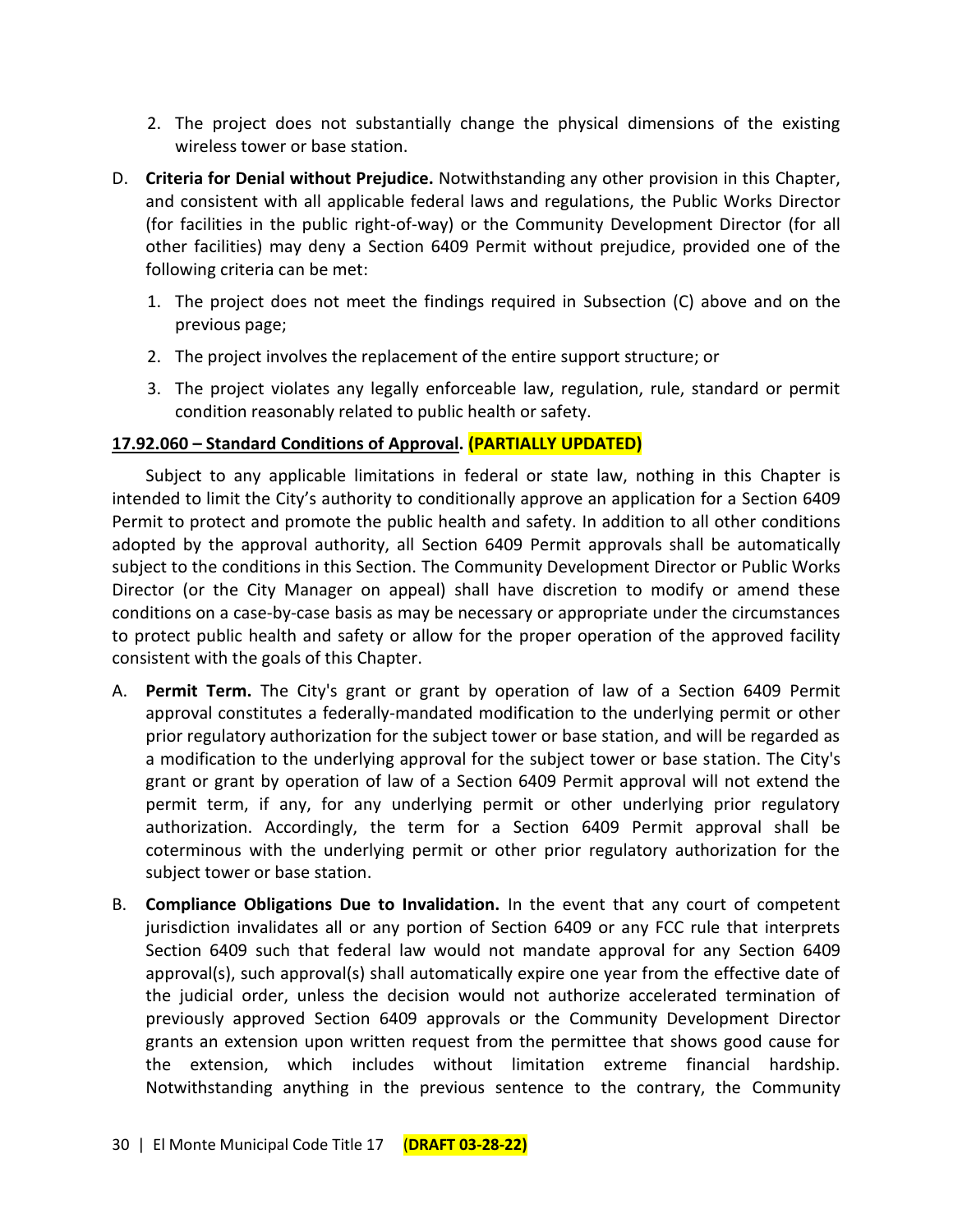Development Director may not grant a permanent exemption or indefinite extension. A permittee shall not be required to remove its improvements approved under the invalidated Section 6409 approval when it has obtained the applicable permit(s) or submitted an application for such permit(s) before the one-year period ends.

- C. **City's Standing Reserved.** The City's grant of a Section 6409 approval does not waive, and shall not be construed to waive, any standing by the City to challenge Section 6409, any FCC rules that interpret Section 6409 or any Section 6409 approval.
- D. **Compliance with Approved Plans.** Before the permittee submits any applications to the Building Division, the permittee must incorporate this Section 6409 approval, all conditions associated with this Section 6409 approval and the approved photo simulations into the project plans (the "approved plans"). The permittee must construct, install and operate the wireless facility in substantial compliance with the approved plans, as determined by the Community Development Director. Any material alterations, modifications or other changes to the approved plans, whether requested by the permittee or required by other City Departments or public agencies with jurisdiction over the wireless facility, must be submitted in a written request subject to the Community Development Director's prior review and approval. The Community Development Director may revoke the Section 6409 approval if the Community Development Director finds that the requested alteration, modification or other change causes a substantial change as that term is defined by the FCC in 47 C.F.R. § 1.40001 (b)(7), as may be amended.
- E. **Build-Out Period.** This Section 6409 approval will automatically expire one year from the approval or deemed-granted date unless the permittee obtains all other permits and approvals required to install, construct and/or operate the approved wireless facility, which includes without limitation any permits or approvals required by any federal, state or local public agencies with jurisdiction over the subject property, the wireless facility or its use. The Community Development Director may grant one written extension for up to one year when the permittee shows good cause to extend the limitations period in a written request for an extension submitted at least 30 days prior to the automatic expiration date in this condition.
- F. **Maintenance Obligations; Vandalism.** The permittee shall keep the site, which includes without limitation any and all improvements, equipment, structures, access routes, fences and landscape features, in a neat, clean and safe condition in accordance with the approved plans and all conditions in this Section 6409 approval. The permittee shall keep the site area free from all litter and debris at all times. The permittee, at no cost to the City, shall remove and remediate any graffiti or other vandalism at the site within 48 hours after the permittee receives notice or otherwise becomes aware that such graffiti or other vandalism occurred.
- G. **Compliance with Laws.** The permittee shall maintain compliance at all times with all federal, state and local statutes, regulations, orders or other rules that carry the force of law ("Laws") applicable to the permittee, the subject property, the wireless facility or any use or activities in connection with the use authorized in this Section 6409 approval, which includes without limitation any laws applicable to human exposure to RF emissions. The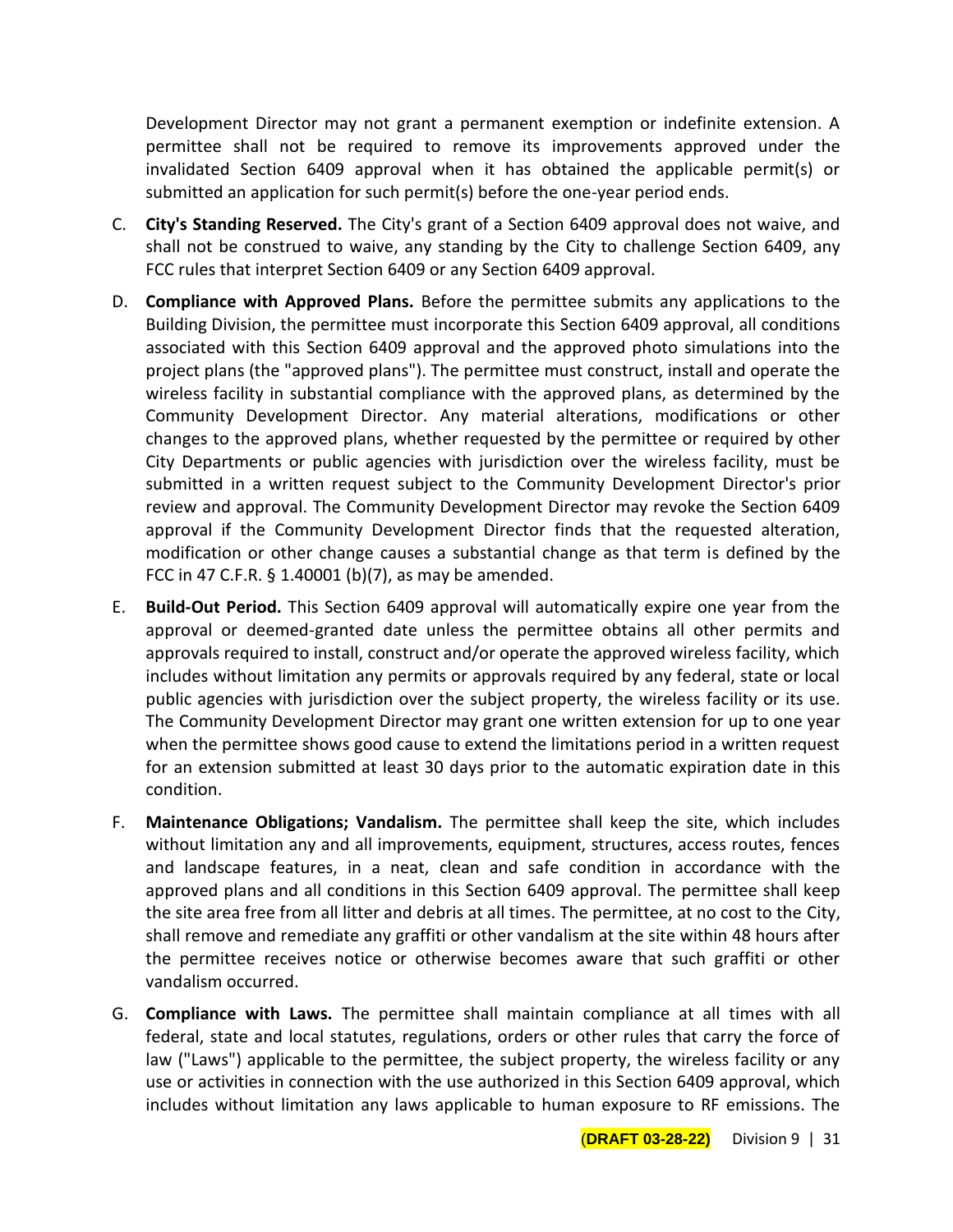permittee expressly acknowledges and agrees that this obligation is intended to be broadly construed and that no other specific requirements in these conditions are intended to reduce, relieve or otherwise lessen the permittee's obligations to maintain compliance with all laws. In the event that the City fails to timely notice, prompt or enforce compliance with any applicable provision in the EMMC, any permit, any permit condition or any applicable law or regulation, the applicant or permittee will not be relieved from its obligation to comply in all respects with all applicable provisions in the EMMC, any permit, any permit condition or any applicable law or regulation.

- H. **Adverse Impacts on Other Properties.** The permittee shall use all reasonable efforts to avoid any and all undue or unnecessary adverse impacts on nearby properties that may arise from the permittee's or its authorized personnel's construction, installation, operation, modification, maintenance, repair, removal and/or other activities at the site. Undue or unnecessary adverse impacts shall not be interpreted to mean aesthetic impacts that may result from the City's issuance of this Section 6409 approval consistent with applicable law. The permittee shall not perform or cause others to perform any construction, installation, operation, modification, maintenance, repair, removal or other work that involves heavy equipment or machines except during normal construction hours authorized by the EMMC. The restricted work hours in this condition will not prohibit any work required to prevent an actual, immediate harm to property or persons, or any work during an emergency declared by the City. The Community Development Director may issue a stop work order for any activities that violates this condition.
- I. **Inspections; Emergencies.** The permittee expressly acknowledges and agrees that the City's officers, officials, staff or other designee may enter onto the site and inspect the improvements and equipment upon reasonable prior notice to the permittee; provided, however, that the City's officers, officials, staff or other designee may, but will not be obligated to, enter onto the site area without prior notice to support, repair, disable or remove any improvements or equipment in emergencies or when such improvements or equipment threatens actual, imminent harm to property or persons. The permittee will be permitted to supervise the City's officers, officials, staff or other designee while any such inspection or emergency access occurs.
- J. **Permittee's Contact Information.** The permittee shall furnish the Community Development Director with accurate and up-to-date contact information to reach a live person responsible for the wireless facility, which includes without limitation a direct telephone number, facsimile number, mailing address and email address. The permittee shall keep such contact information up-to-date at all times and immediately provide the Community Development Director with updated contact information in the event that the contact information changes.
- K. **Indemnification.** The permittee and, if applicable, the property owner upon which the wireless facility is installed, shall defend, indemnify and hold harmless the City, City Council and City boards, commissions, agents, officers, officials, employees and volunteers from any and all: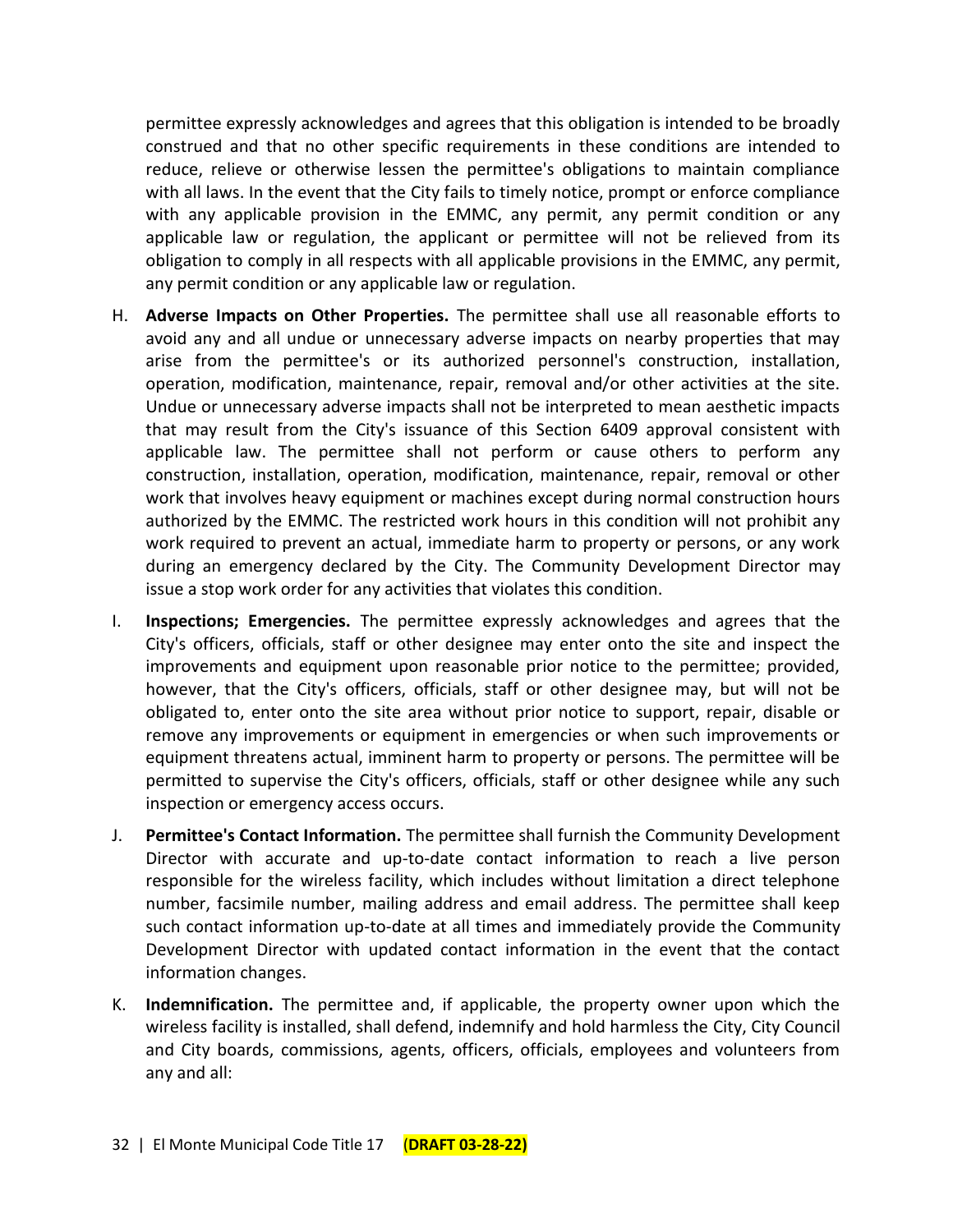- 1. Damages, liabilities, injuries, losses, costs and expenses and from any and all claims, demands, law suits, writs and other actions or proceedings ("claims") brought against the City or its agents, officers, officials, employees or volunteers to challenge, attack, seek to modify, set aside, void or annul the City's approval of this Section 6409 approval;
- 2. Other claims of any kind or form, whether for personal injury, death or property damage, that arise from or in connection with the permittee's or its agents', directors', officers', employees', contractors', subcontractors', licensees', or customers' acts or omissions in connection with this Section 6409 approval or the wireless facility. In the event the City becomes aware of any claims, the City will use best efforts to promptly notify the permittee and the private property owner and shall reasonably cooperate in the defense; and
- 3. The permittee expressly acknowledges and agrees that the City shall have the right to approve, which approval shall not be unreasonably withheld, the legal counsel providing the City's defense, and the property owner and/or permittee (as applicable) shall promptly reimburse City for any costs and expenses directly and necessarily incurred by the City in the course of the defense. The permittee expressly acknowledges and agrees that the permittee's indemnification obligations under this condition are a material consideration that motivates the City to approve this Section 6409 approval, and that such indemnification obligations will survive the expiration or revocation of this Section 6409 approval.
- L. **Performance Bond.** Before the applicable City Department issues any construction or encroachment permit, in connection with this Section 6409 approval, the permittee shall post a performance bond from a surety and in a form acceptable to the Community Development Director in an amount reasonably necessary to cover the cost to remove the improvements and restore all affected areas based on a written estimate from a qualified contractor with experience in wireless facilities removal. The written estimate must include the cost to remove all equipment and other improvements, which includes without limitation all antennas, radios, batteries, generators, utilities, cabinets, mounts, brackets, hardware, cables, wires, conduits, structures, shelters, towers, poles, footings and foundations, whether above ground or below ground, constructed or installed in connection with the wireless facility, plus the cost to completely restore any areas affected by the removal work to a standard compliant with applicable laws. In establishing or adjusting the bond amount required under this condition, and in accordance with California Government Code § 65964(a), the Community Development Director shall take into consideration any information provided by the permittee regarding the cost to remove the wireless facility to a standard compliant with applicable laws. In addition, the Community Development Director may modify this condition to the extent reasonably necessary to comply with any reasonable requirements imposed by the permittee's surety.
- M. **Recall to Approval Authority; Permit Revocation.** The Section 6409 Permit be subject to Section 17.10.130 (General Regulations – Revocation of Permits) of this Title.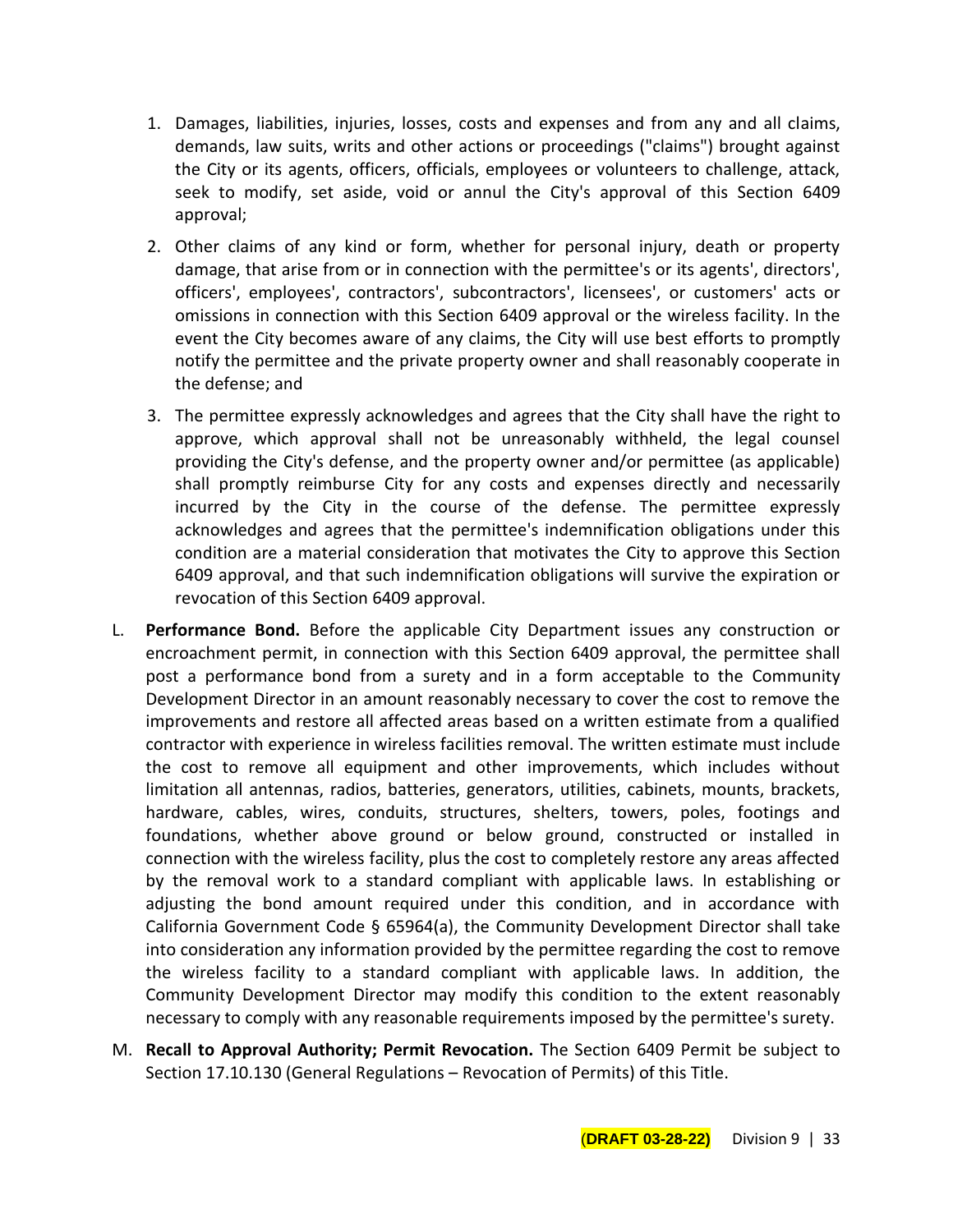- N. **Record Retention.** The permittee must maintain complete and accurate copies of all permits and other regulatory approvals issued in connection with the wireless facility, which includes without limitation this approval, the approved plans and photo simulations incorporated into this approval, all conditions associated with this approval and any ministerial permits or approvals issued in connection with this approval. In the event that the permittee does not maintain such records as required in this condition, any ambiguities or uncertainties that would be resolved through an inspection of the missing records will be construed against the permittee. The permittee may keep electronic records; provided, however, that hard copies or electronic records kept in the City's regular files will control over any conflicts between such City-controlled copies or records and the permittee's electronic copies, and complete originals will control over all other copies in any form.
- O. **Undergrounded Utilities.** In the event that other electric or communications utilities in the public right-of-way underground their facilities where the permittee's wireless facility is located, and the permittee's wireless facility is located in the public right-of-way, the permittee must underground its equipment except the antennas and antenna supports. Such undergrounding shall occur at the permittee's sole cost and expense except as reimbursed pursuant to law.
- P. **Electric Meter Removal.** In the event that the electric utility provider adopts or changes its rules obviating the need for a separate or ground-mounted electric meter and enclosure in the public right-of-way, the permittee on its own initiative and at its sole cost and expense shall apply to the City for the required encroachment and/or other ministerial permit(s) to remove the separate or ground-mounted electric meter and enclosure and restore the affected area to its original condition.

#### Q. **Rearrangement and Relocation:**

- 1. The permittee acknowledges that the City, in its sole discretion and at any time, may:
	- a. Change any street grade, width or location;
	- b. Add, remove or otherwise change any improvements in, on, under or along any street owned by the City or any other public agency, which includes without limitation any sewers, storm drains, conduits, pipes, vaults, boxes, cabinets, poles and utility systems for gas, water, electric or telecommunications; and/or
	- c. Perform any other work deemed necessary, useful or desirable by the City (collectively, "City Work").
- 2. The City reserves the rights to do any and all City Work without any admission on its part that the City would not have such rights without the express reservation in this permit. In the event that the Public Works Director determines that any City Work will require the permittee's wireless facility located in the public right-of-way to be rearranged and/or relocated, the permittee shall, at its sole cost and expense, do or cause to be done all things necessary to accomplish such rearrangement and/or relocation.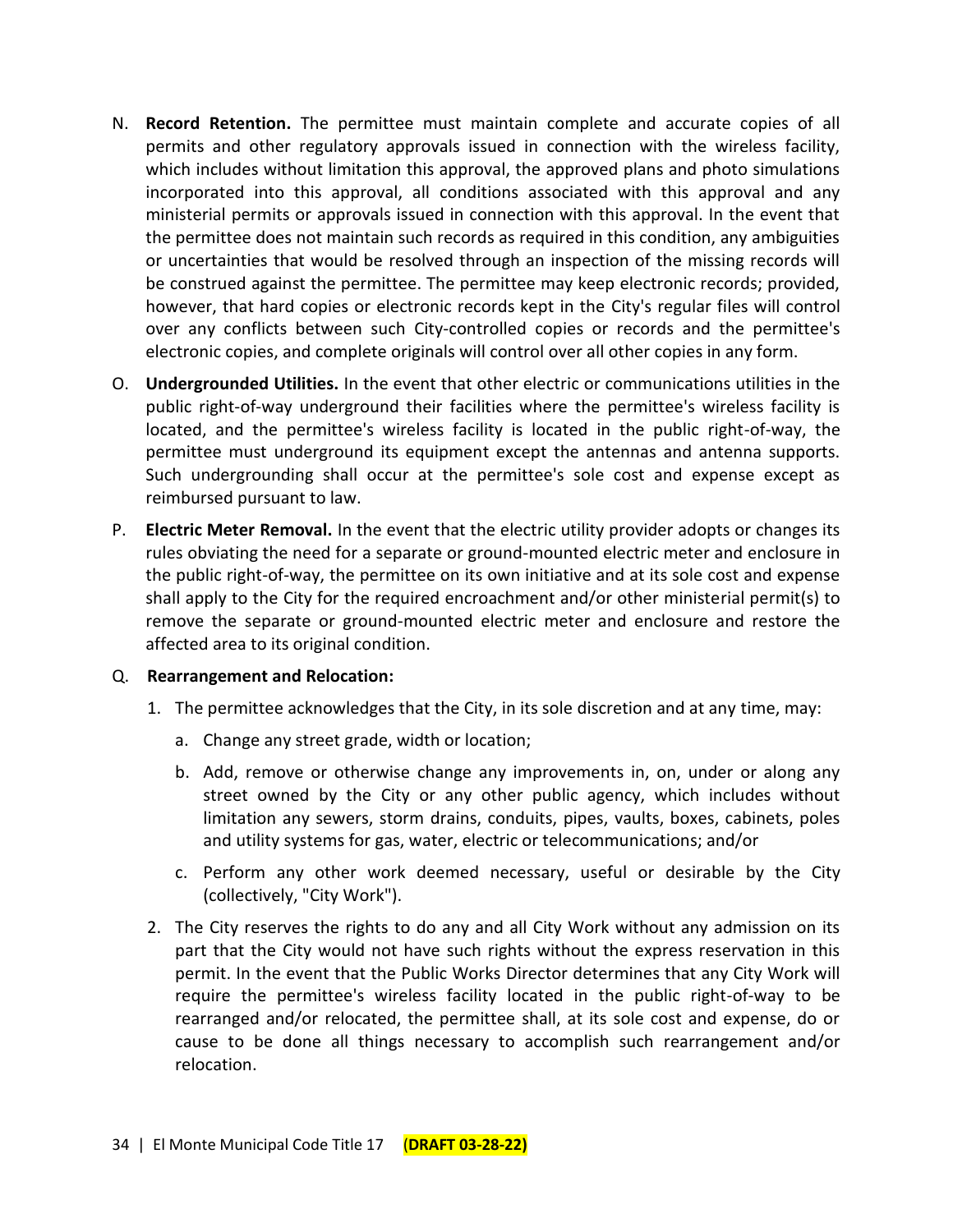- 3. If the permittee fails or refuses to either permanently or temporarily rearrange and/or relocate the permittee's wireless facility within a reasonable time after the Public Works Director's notice, the City may (but will not be obligated to) cause the rearrangement or relocation to be performed at the permittee's sole cost and expense. The City may exercise its rights to rearrange or relocate the permittee's wireless facility without prior notice to permittee when the Public Works Director determines that the City Work is immediately necessary to protect public health or safety.
- 4. The permittee shall reimburse the City for all costs and expenses in connection with such work within ten (10) days after a written demand for reimbursement and reasonable documentation to support such costs. In addition, the permittee shall indemnify, defend and hold the City, its agents, officers, officials, employees and volunteers harmless from and against any claims in connection with rearranging or relocating the permittee's facility, or turning on or off any water, oil, gas, electricity or other utility service in connection with the permittee's facility.
- R. **Abandoned Wireless Facilities.** The wireless facility authorized under this permit shall be deemed abandoned if not operated for any continuous six-month period. Within ninety (90) days after a wireless facility is abandoned or deemed abandoned, the permittee and/or property owner shall completely remove the wireless facility and all related improvements and shall restore all affected areas to a condition compliant with all applicable laws, which includes without limitation the EMMC. In the event that neither the permittee nor the property owner complies with the removal and restoration obligations under this condition within said 90-day period, the City shall have the right (but not the obligation) to perform such removal and restoration with or without notice, and the permittee and property owner shall be jointly and severally liable for all costs and expenses incurred by the City in connection with such removal and/or restoration activities.

#### **17.92.070 – Time Periods. (NEW)**

A Section 6409 Permit shall be valid for 12 months after the date of approval. If the applicant has proceeded in good faith toward the implementation of the Section 6409 Permit as determined by the Community Development Director or Public Works Director, the applicant may request a 12-month extension. The applicant shall submit the request prior to the expiration date. The extension shall be considered by the Community Development Director or Public Works Director within 30 days of the request. No additional extensions shall be permitted.

#### **17.92.080 – Appeals. (NEW)**

The Community Development Director's and Public Works Director's decisions are appealable to the City Manager. The City Manager's decision shall be final. Refer to Section 17.10.100 (General Regulations – Ability to Appeal) of this Title for additional information.